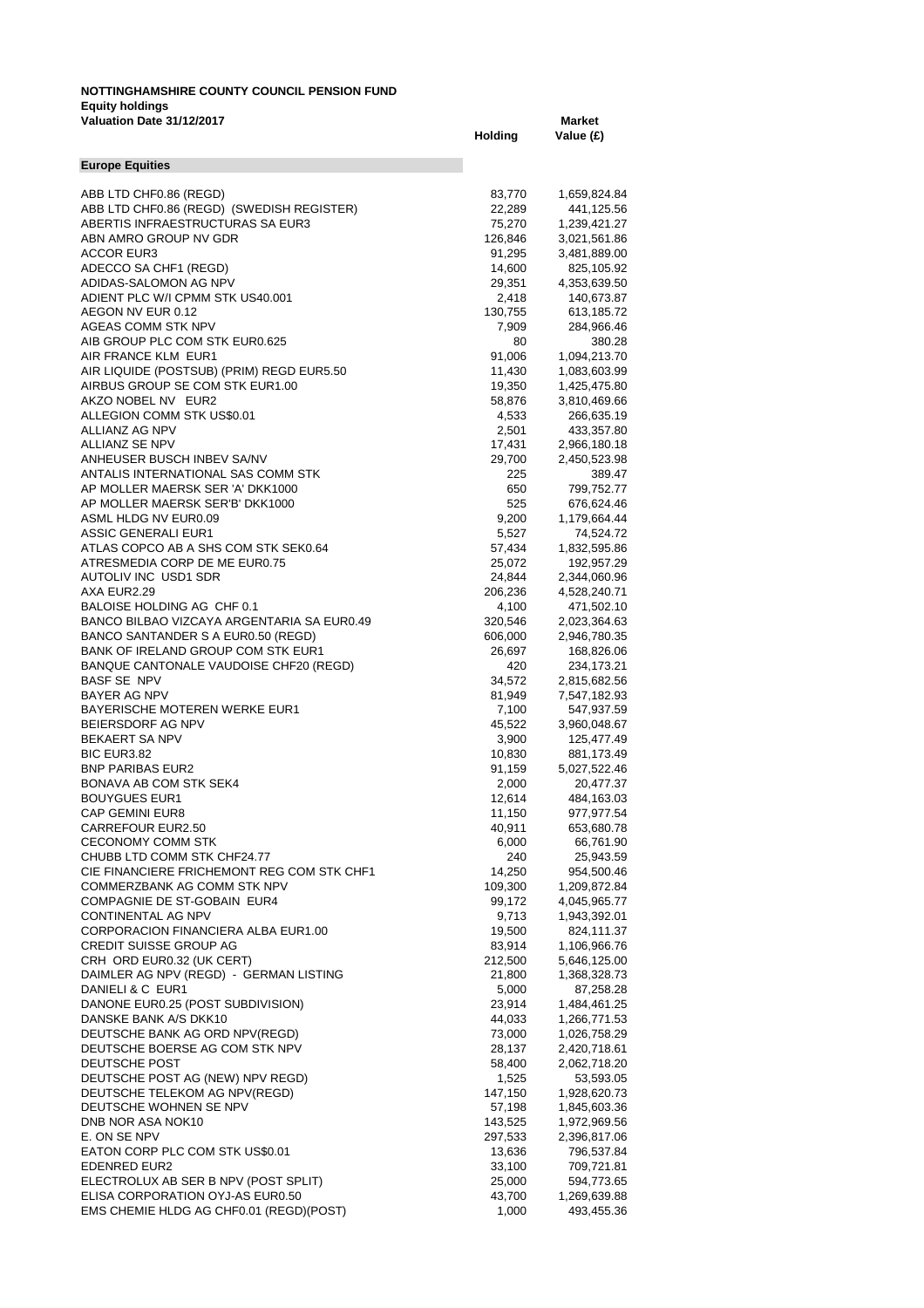| <b>ENEL EUR1</b>                                                                        | 266,950           | 1,215,627.19                 |
|-----------------------------------------------------------------------------------------|-------------------|------------------------------|
| <b>ENGIE COMM STK EUR1</b>                                                              | 82,373            | 1,047,082.77                 |
| ENI SPA COMM STK NPV<br>ERICSSON(L.M.) TELEF CLASS 'B' SEK1                             | 86,302<br>116,663 | 1,057,190.03<br>565,111.25   |
| ESCADA AG NPV - BANKRUPTCY                                                              | 4,000             | 237.90                       |
| <b>ESSILOR INTERNATIONAL EUR0.36</b>                                                    | 14,700            | 1,499,959.12                 |
| ESSITY AKTIEBOLAG B COMM STK                                                            | 92,506            | 1,940,216.54                 |
| EVONIK INDUSTRIES AG NPV                                                                | 79,276            | 2,206,840.25                 |
| EXOR NV COMM STK                                                                        | 22,960            | 1,041,467.92                 |
| FABEGE AB NPV (POST SPLIT)                                                              | 6,800             | 107,013.21                   |
| FERRARI NV COMM STK EUR0.01                                                             | 8,346             | 647,875.13                   |
| FIAT CHRYSLER AUTOS NV                                                                  | 83,464            | 1,104,663.36                 |
| FNAC DARTY SA COMM EUR50.00<br>FORTUM OYJ EUR3.40                                       | 825               | 73,672.44                    |
| FRESENIUS MEDICAL CARE AG NPV                                                           | 121,222<br>23,042 | 1,766,882.67<br>1,795,227.05 |
| GALP ENERGIA SGPS 'B' SHS EUR1                                                          | 201,793           | 2,741,527.11                 |
| GAS NATURAL SDG SA EUR1                                                                 | 67,585            | 1,154,872.83                 |
| <b>GEA GROUP AG NPV</b>                                                                 | 41,645            | 1,475,174.15                 |
| GEDI GRUPPO EDITORIALE SPA COM STK EUR0.15                                              | 4,039             | 2,515.10                     |
| GIVAUDAN AG CHF10                                                                       | 400               | 682,720.72                   |
| GROUPE BRUXELLES LAMBERT NPV (NEW)                                                      | 40,662            | 3,244,540.73                 |
| HEINEKEN NV EUR1.60                                                                     | 20,093            | 1,547,631.27                 |
| HENKEL AG & CO KGAA NON VTG PRF NPV                                                     | 49,008            | 4,802,740.99                 |
| HENNES AND MAURITZ AB 'B' SEK0.25<br>HERMES INLT COM STK NPV                            | 158,324<br>2,086  | 2,422,967.26<br>826,315.02   |
| HOLMEN AG SER'B'SEK50                                                                   | 1,500             | 58,872.43                    |
| HUFVUDSTADEN FASTIGHETSAB SERIES A SWKR5                                                | 96,600            | 1,143,433.49                 |
| HUSQVARNA AB SER 'A' NPV                                                                | 11,250            | 78,669.25                    |
| HVB ANSP NACHZG BAR ABF                                                                 | 6,904             | 0.00                         |
| <b>IBERDROLA SA EUR0.75 (POST SUBDIVISION)</b>                                          | 312,489           | 1,791,927.22                 |
| IBERDROLA SA EUR0.75 (POST SUBDIVISION) - GBP                                           | 7,836             | 44,028.87                    |
| INFINEON TECHNOLOGY NPV                                                                 | 241,695           | 4,904,525.59                 |
| ING GROEP NV COMM STK EUR0.01                                                           | 152,034           | 2,068,208.50                 |
| INTESA SANPAOLO DI RISP EUR0.52 (NON CNV)                                               | 16,209            | 38,272.86                    |
| INTESA SANPAOLO EUR0.52                                                                 | 1,569,322         | 3,855,948.83                 |
| INVESTOR AB SEK6.25 SER 'A'<br><b>JULIUS BAER GROUP CHF0.02</b>                         | 15,000<br>43,114  | 497,307.51<br>1,947,603.99   |
| <b>KBC GROUP NPV</b>                                                                    | 18,000            | 1,134,286.58                 |
| <b>KERING COMM STK EUR4</b>                                                             | 1,500             | 521,818.70                   |
| KONINKLIJKE AHOLD DELHAIZE COMM STK                                                     | 137,194           | 2,228,636.92                 |
| KONINKLIJKE DSM NV EUR1.5                                                               | 42,694            | 3,019,359.16                 |
| KONINKLIJKE KPN NV EUR0.04                                                              | 1,178,027         | 3,035,675.83                 |
| KONINKLIJKE PHILIPS NV EUR0.20                                                          | 32,817            | 918,784.54                   |
| LAFARGEHOLCIM CHF2 (REGD)<br>LAGARDERE S.C.A. EUR6.10 (REGD)                            | 21,010            | 874,981.70                   |
| LANXESS AG NPV                                                                          | 4,100<br>1,925    | 97,137.19<br>112,864.32      |
| LEONARDO SPA EUR4.40                                                                    | 286,756           | 2,523,819.81                 |
| LINDE AG NPV                                                                            | 5,550             | 890,726.81                   |
| LINDE AG NPV (ASD 24/10/2017)                                                           | 16,606            | 2,867,066.41                 |
| L'OREAL PRIME DE FIDELITE COM STK                                                       | 16,420            | 2,695,756.13                 |
| LVMH MOET-HENNESSY LOUIS VUITTON EUR 0.30                                               | 22,332            | 4,864,691.35                 |
| MEDIASET ORD EUR 0.52                                                                   | 237,900           | 681,680.83                   |
| METRO WHOLESALE & FOOD COM STK                                                          | 6,000             | 87,453.56                    |
| MICHELIN(CIE GLE DES ETABL) ORD EUR2 (REGD)<br>MUNCHENER RUCKVERSICHERUNGS-G NPV (REGD) | 8,272             | 876,734.24                   |
| NCC SEK8.00                                                                             | 6,584<br>2,000    | 1,056,382.61<br>28,332.44    |
| NESTLE SA CHF1 (REGD)                                                                   | 128,300           | 8,151,021.62                 |
| NOKIA CORP EUR0.06                                                                      | 1,013,567         | 3,498,096.87                 |
| NORDEA BANK AB ORD EUR 0.39632                                                          | 139,000           | 1,243,083.70                 |
| NORSK HYDRO ASA NOK1.098                                                                | 159,195           | 897,076.53                   |
| NOS SGPS COMM STK EUR0.01                                                               | 22,867            | 110,342.23                   |
| NOVARTIS AG CHF0.50 (REGD)                                                              | 88,580            | 5,533,499.21                 |
| NOVO NORDISK A/SB COM STK DKK2                                                          | 173,319           | 6,907,887.39                 |
| ORANGE COM STK EUR4                                                                     | 300,451           | 3,860,515.84                 |
| OSRAM LICHT AG NPV<br>OUTOKUMPU OYJ 'A' NPV                                             | 3,401<br>555      | 226,121.35<br>3,803.32       |
| PANDORA A/S DKK1                                                                        | 17,534            | 1,406,885.54                 |
| PARGESA HOLDINGS SA CHF20                                                               | 3,000             | 191,958.31                   |
| PERNOD-RICARD NPV                                                                       | 17,706            | 2,069,161.73                 |
| PEUGEOT SA EUR1                                                                         | 13,751            | 206,532.19                   |
| PHAROL SGPS SSA COM STK EUR0.03                                                         | 162,352           | 36,028.88                    |
| PIRELLI CO SPA NPV                                                                      | 350,826           | 2,257,786.60                 |
| PORSCHE AUTOMOBILE HLDG-PF                                                              | 8,750             | 543,311.48                   |
| POST NL COM STK EUR0.48                                                                 | 33,033            | 119,518.55                   |
| PUBLICIS GROUPE SA EUR0.40<br>PUBLICIS GROUPE SA FRF2.5 ** CDI**                        | 15,127<br>10,951  | 760,686.72<br>550,689.51     |
| RANDSTAD HLDGS EUR0.10                                                                  | 378               | 17,129.34                    |
|                                                                                         |                   |                              |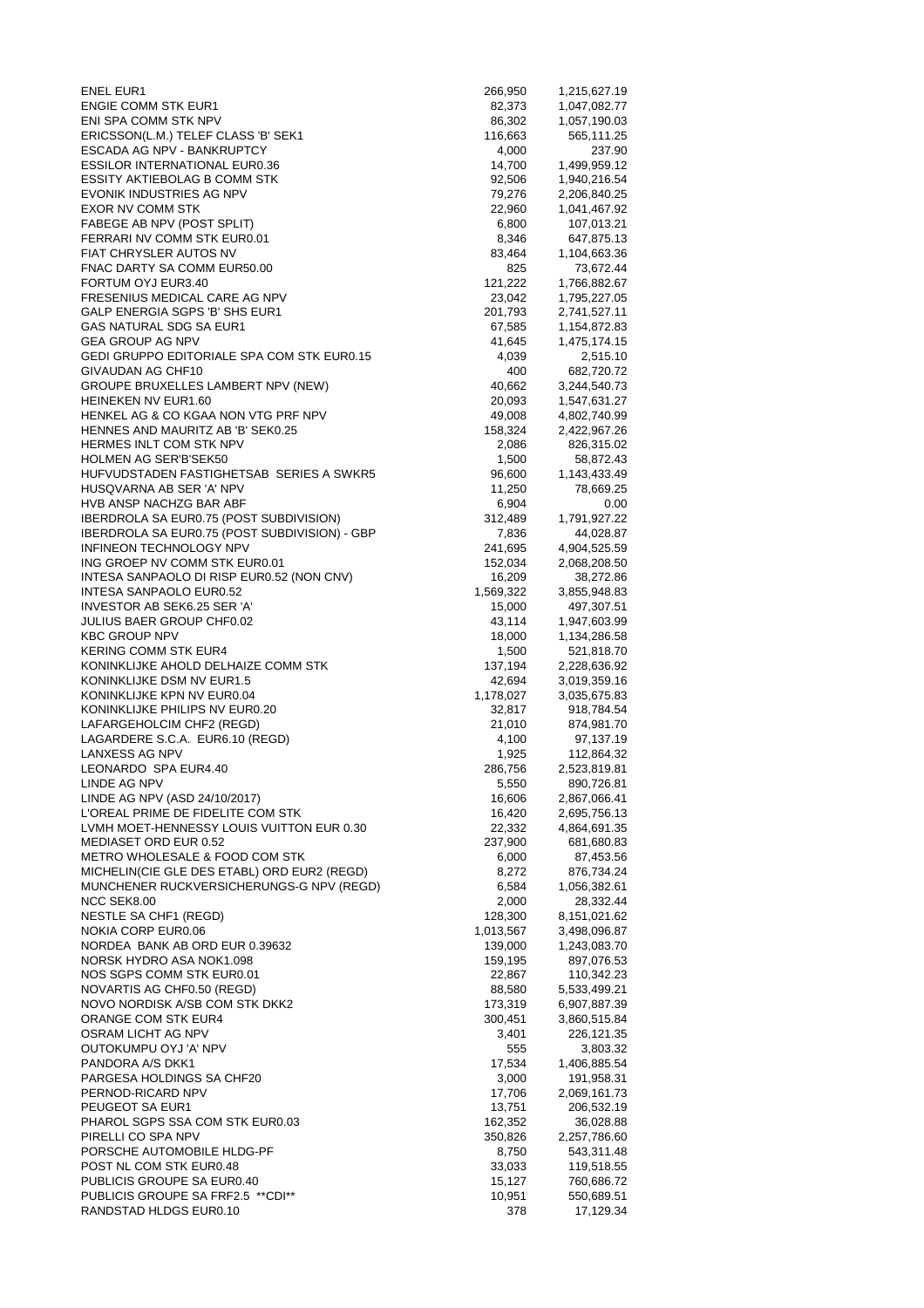| RCS MEDIAGROUP SPA COMM STK                                             | 5,654             | 6,133.10                   |
|-------------------------------------------------------------------------|-------------------|----------------------------|
| RECORDATI EUR0.125                                                      | 23,400            | 769,793.76                 |
| REINET INVESTMENTS SCA NPV                                              | 2,545             | 39,105.51                  |
| RELX NV EUR0.07                                                         | 45,682            | 775,329.15                 |
| RENAULT (REGIE NATIONALE DES USINES) EUR3.81<br>ROCHE HLDG AG CHF1 (BR) | 12,200<br>5,000   | 906,438.62<br>933,430.94   |
| ROCHE HLDGS AG GENUSSCHEINE NPV                                         | 36,762            | 6,871,323.68               |
| RWE AG(NEW) NON VTG PRF NPV                                             | 4,000             | 50,632.88                  |
| RWE AG(NEW) NPV 'A'                                                     | 25,578            | 385,869.87                 |
| RYANAIR HOLDINGS PLC EUR 0.006                                          | 198,780           | 2,659,126.83               |
| SACYR VALLEHERMOSO SA EUR1                                              | 14,088            | 29,488.06                  |
| SAFRAN SA EUR0.20                                                       | 15,900            | 1,212,534.09               |
| SAMPO OYJ SERIES A NPV                                                  | 76,382            | 3,098,563.06               |
| SANDVIK AB NPV (POST SPLIT)                                             | 29,800            | 385,830.46                 |
| SANOFI COM STK EUR2                                                     | 41,000            | 2,614,952.13               |
| SAP SE INHABER-AKTIEN ORD NPV                                           | 82,139            | 6,802,015.51               |
| SCHIBSTED B ORD                                                         | 8,600             | 169,052.39                 |
| SCHINDLER HLDG PART CERTS CHF0.10                                       | 8,835             | 1,503,267.96               |
| <b>SCHNEIDER ELECTRIC EUR8</b><br><b>SEADRILL ORD</b>                   | 22,006            | 1,383,212.22               |
| SEB SA FRF20 (PRIME DE FIDELITE 98)(REGD)                               | 50,500<br>1,485   | 9,356.40<br>203,595.17     |
| SEQUANA COMM STK                                                        | 1,125             | 679.07                     |
| SGS SA CHF1(REGD)                                                       | 500               | 961,877.63                 |
| SIEMENS AG NPV(REGD)                                                    | 68,191            | 7,024,660.14               |
| SIKA AG CHF0.60 (BEARER)                                                | 403               | 2,366,173.46               |
| SKAND ENSKILDA BANKEN SER 'A' SWKR10                                    | 115,835           | 1,001,927.74               |
| SKANSKA AB B SER'B' SEK3                                                | 26,900            | 413,130.90                 |
| SKF AB NPV 'B' (POST SPLIT)                                             | 14,800            | 242,799.47                 |
| SMURFIT KAPPA GROUP EUR0.001                                            | 28,270            | 706,661.73                 |
| SOCIETE GENERALE EUR1.25                                                | 27,722            | 1,057,655.14               |
| SOLVAY ET CIE 'A'NPV                                                    | 3,650             | 374,868.84                 |
| ST MICROELECTRONICS EUR1.04                                             | 12,900            | 208,121.64                 |
| STATOIL HYDRO ASA NOK2.5                                                | 23,200            | 367,354.79                 |
| STO SE & CO KGAA INHABER-VORZUGSAKT                                     | 3,000             | 332,611.15                 |
| STORA ENSO OYJ NPV SER 'R'                                              | 18,900            | 220,953.40                 |
| STORA ENSO OYJ SER'R' FIM10 (SWEDISH REGISTER)                          | 14,513            | 169,428.63                 |
| SUBSEA 7 ORD SHS                                                        | 60,500            | 672,549.26                 |
| SUEZ EUR4<br>SVENSKA CELLULOSA NPV 'B' (POST SPLIT)                     | 89,500            | 1,161,511.52               |
| SVENSKA HANDELSBANKEN COMM STK                                          | 159,469<br>71,220 | 1,214,485.82<br>717,624.50 |
| SWATCH GROUP CHF0.45 (REGD)                                             | 6,430             | 363,385.69                 |
| SWATCH GROUP CHF2.25(BR)                                                | 1,100             | 331,605.04                 |
| SWEDBANK AB SER A NPV                                                   | 39,375            | 700,709.95                 |
| SWEDISH MATCH AB SEK1.20                                                | 21,800            | 634,771.33                 |
| SWISS RE LTD COM STK CHF1                                               | 9,060             | 626,792.24                 |
| SYMRISE AG NPV (BR)                                                     | 19,136            | 1,213,346.73               |
| SYNGENTA AG CHF0.10(REGD)                                               | 3,550             | 1,217,215.18               |
| TAKKT AG                                                                | 3,600             | 60,109.68                  |
| TE CONNECTIVITY LTD COM STK CHF1.55                                     | 6,975             | 490,093.26                 |
| TELECOM ITALIA DI RISP EUR0.55                                          | 283,396           | 149,931.57                 |
| TELECOM ITALIA EUR0.55                                                  | 988,000           | 631,893.73                 |
| <b>TELEFONICA SA EUR1</b>                                               | 146,150           | 1,053,954.46               |
| TELIA CO AB SEK3.2                                                      | 179,300           | 592,392.80                 |
| <b>TENARIS ORD</b><br><b>THALES EUR3</b>                                | 146,482<br>6,690  | 1,709,870.14<br>532,745.87 |
| THYSSEN KRUPP AG NPV                                                    | 4,470             | 96,062.84                  |
| TOTAL SA EUR2.5 (POSTDIVISION)                                          | 89,078            | 3,640,877.34               |
| TRELLEBORG AB 'B'SWKR25 FREE                                            | 80,016            | 1,367,598.26               |
| TUBACEX SA                                                              | 9,000             | 26,603.57                  |
| TUI AG NPV                                                              | 10,719            | 163,705.04                 |
| UBS GROUP AG REG COMM STK CHF0.10                                       | 403,952           | 5,494,277.93               |
| UCB S.A. EUR3                                                           | 39,959            | 2,338,927.00               |
| UMICORE COMM STK                                                        | 61,336            | 2,143,279.54               |
| UNIBAIL-RODAMACO SE EUR5                                                | 9,182             | 1,711,629.24               |
| UNILEVER NV EUR0.16                                                     | 56,950            | 2,371,187.97               |
| UNIPER SE COMM STK                                                      | 11,942            | 273,866.33                 |
| UPM-KYMMENE OY NPV                                                      | 30,000            | 689,722.08                 |
| VALEO SA COMM STK EUR1.00                                               | 7,100             | 391,699.12                 |
| VERBUND AG COMM STK NPV                                                 | 25,000            | 445,390.03                 |
| <b>VESTAS WIND SYSTEMS DKK1</b>                                         | 69,951            | 3,576,948.37               |
| VIVENDI SA EUR5.5                                                       | 70,350            | 1,398,830.95               |
| <b>VOESTALPINE AG NPV</b><br>VOLKSWAGEN AG NPV                          | 19,800            | 878,093.44                 |
| <b>VOLKSWAGEN AG PFD PREFERENCE</b>                                     | 300<br>30,621     | 45,044.98<br>4,532,505.36  |
| VOLVO AB NPV 'B' (POST SPLIT)                                           | 57,500            | 790,157.36                 |
| WEATHERFORD INTL COM STK US\$0.001                                      | 25,600            | 78,725.55                  |
| WIHLBORGS FAST AB NPV                                                   | 76,800            | 1,356,316.86               |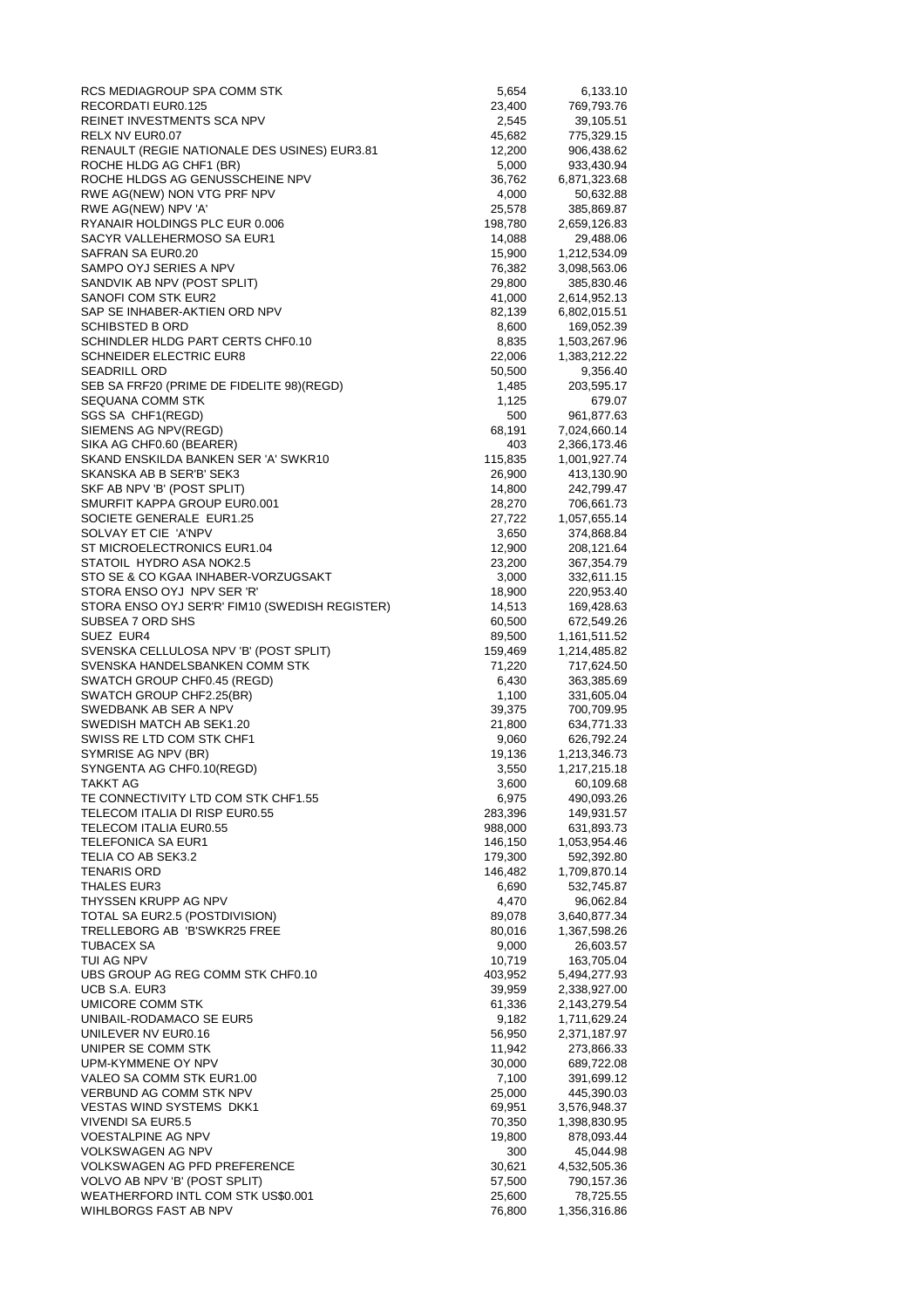| ZIMMER BIOMET HOLDINGS INC (CHF) COM STK US\$0.01<br>1,560<br>132,538.85<br>ZURICH INSURANCE GROUP AG CHF0.10<br>5,312<br>1,194,767.32<br><b>Japan Equities</b><br>ADVANTEST CORPORATION NPV<br>17,800<br>244,127.94<br>AI HOLDINGS CORP NPV<br>7,000<br>124,852.92<br>BANDAI NAMCO HOLDINGS INC NPV<br>33,500<br>808,991.25<br><b>BRIDGESTONE CORP Y50</b><br>65,000<br>2,233,814.61<br>CYBER AGENT INC NPV<br>14,800<br>426,360.96<br>DAIKYO INC ORD YEN50<br>8,200<br>117,360.17<br>DAIKYONISHIKAWA CORP NPV<br>25,100<br>300,269.75<br>DAIWA HOUSE INDUSTRY CO NPV<br>53,800<br>1,527,284.65<br>DIC CORPORATION NPV<br>21,900<br>611,497.77<br>DIGITAL GARAGE INC NPV<br>27,900<br>544,681.18<br><b>DISCO CORP NPV</b><br>3,700<br>607,977.13<br>DOWA HOLDINGS COMPANY NPV<br>31,200<br>940,787.00<br><b>GLORY LTD NPV</b><br>11,700<br>326,690.59<br><b>INFORMATION SVINTL DENTSU NPV</b><br>1,000<br>16,759.93<br><b>ISUZU MOTORS ORD YEN50</b><br>178,400<br>2,208,527.73<br><b>ITOCHU CORP ORD YEN50</b><br>185,300<br>2,556,599.04<br><b>IZUMI COMPANY LTD YEN50</b><br>22,300<br>1,025,826.89<br>JAPAN AIRLINES COMPANY<br>60,600<br>1,752,535.69<br>JAPAN TOBACCO INC NPV<br>68,200<br>1,623,241.46<br>JXTG HOLDINGS INC NPV<br>353,600<br>1,686,237.00<br>KDDI CORPORATION YEN5000<br>116,000<br>2,134,455.95<br><b>KEYENCE CORP NPV</b><br>4,100<br>1,697,713.54<br>KUBOTA CORPN NPV<br>142,700<br>2,068,573.16<br>KUMIAI CHEMICAL INDUSTRY CO<br>38,300<br>190,259.28<br>KUREHA CORP NPV<br>4,000<br>214,453.55<br>KYUDENKO ORD YEN50<br>19,200<br>685,411.40<br>MABUCHI MOTOR ORD YEN50<br>18,600<br>745,770.76<br>MATSUMOTOKIYOSHI HOLDINGS NPV<br>26,800<br>815,146.62<br>MITSUBISHI ELEC CP Y50<br>163,000<br>2,000,766.99<br>MITSUBISHI TANABE PHARMA NPV<br>47,100<br>720,467.47<br>MITSUBISHI UFJ FINANCIAL<br>539,500<br>2,923,597.12<br>MURATA MANUFACTURING CO LTD NPV<br>10,000<br>992,208.60<br>NIFCO INC YEN50<br>8,900<br>448,541.29<br>NIHON UNISYS LTD YEN50<br>78,700<br>1,210,035.80<br>NIPPON DENSETSU KOGYO CO NPV<br>8,300<br>133,007.14<br>NIPPON SHINYAKU ORD NPV<br>10,400<br>573,276.08<br>NIPPON TEL & TEL PUBLIC CORP Y50000<br>31,400<br>1,092,085.69<br>NISHI-NIPPON FINANCIAL HOLDINGS<br>61,200<br>541,367.91<br>NITORI HOLDINGS CO LTD NPV<br>11,600<br>1,220,613.45<br>NS SOLUTIONS CORP NPV<br>9,500<br>192,010.74<br>OBARA GROUP INC NPV<br>9,000<br>455,943.48<br>ONO PHARMACEUTICALS CO LTD NPV<br>11,300<br>194,689.11<br>OPEN HOUSE CL LTD NPV<br>4,600<br>182,324.89<br>ORIX CORPORATION Y50<br>160,300<br>2,002,864.94<br>OTSUKA HOLDINGS CO LTD NPV<br>37,000<br>1,200,172.11<br>PALTAC CORPORATION NPV<br>16,000<br>538,627.53<br>RYOHIN KEIKAKU CO ORD YEN50<br>2,300<br>529,768.52<br>SANKYU INC NV<br>54,000<br>1,722,190.65<br>SANTEN PHARMACEUTICALS ORD YEN50<br>139,500<br>1,620,312.09<br>SENKO GROUP HOLDINGS LTD NPV<br>121,400<br>647,679.92<br>SHIMADZU CORP YEN50<br>76,800<br>1,290,690.15<br><b>SHIMANO INC YEN50</b><br>8,300<br>862,204.34<br>SHINMAYWA ORD YEN50<br>60,000<br>422,476.12<br>SHIP HEALTHCARE HLDGS INC NPV<br>16,700<br>408,767.63<br>SIIX CORP NPV<br>13,200<br>417,948.19<br>SMC CORP NPV<br>7,100<br>2,160,462.05<br>SOFTBANK GROUP CORP ORD YE50<br>21,900<br>1,281,630.34<br>STANLEY ELECTRIC CO ORD YEN50<br>27,500<br>824,707.78<br>SUBARU CORP LTD NPV<br>13,700<br>321,940.85<br>SUMITOMO MITSUI FINANCIAL NPV<br>68,000<br>2,170,469.44<br>SUMITOMO REALTY AND DEV NPV<br>53,000<br>1,287,548.16<br>SURUGA BANK YEN50<br>9,200<br>145,859.91<br>TAIKISHA ORD YEN NPV<br>15,100<br>377,531.44<br>TAKUMA COMPANY LTD YEN5<br>44,500<br>460,514.07<br>TDK CORP ORD Y50<br>22,900<br>1,349,469.32<br>TIS INC NPV<br>27,700<br>714,370.51<br>TOKIO MARINE HOLDINGS INC NPV<br>56,100<br>1,891,507.90<br>TOYOTA INDUSTRIES CORP YEN50<br>38,400<br>1,824,403.88<br>TOYOTA MOTOR CORP Y50<br>32,200<br>1,523,710.87<br>TPR COMPANY LTD NPV<br>16,000<br>391,633.66 | <b>WOLTERS KLUWER CVA EUR0.12</b> | 3,230 | 124,622.17 |
|-----------------------------------------------------------------------------------------------------------------------------------------------------------------------------------------------------------------------------------------------------------------------------------------------------------------------------------------------------------------------------------------------------------------------------------------------------------------------------------------------------------------------------------------------------------------------------------------------------------------------------------------------------------------------------------------------------------------------------------------------------------------------------------------------------------------------------------------------------------------------------------------------------------------------------------------------------------------------------------------------------------------------------------------------------------------------------------------------------------------------------------------------------------------------------------------------------------------------------------------------------------------------------------------------------------------------------------------------------------------------------------------------------------------------------------------------------------------------------------------------------------------------------------------------------------------------------------------------------------------------------------------------------------------------------------------------------------------------------------------------------------------------------------------------------------------------------------------------------------------------------------------------------------------------------------------------------------------------------------------------------------------------------------------------------------------------------------------------------------------------------------------------------------------------------------------------------------------------------------------------------------------------------------------------------------------------------------------------------------------------------------------------------------------------------------------------------------------------------------------------------------------------------------------------------------------------------------------------------------------------------------------------------------------------------------------------------------------------------------------------------------------------------------------------------------------------------------------------------------------------------------------------------------------------------------------------------------------------------------------------------------------------------------------------------------------------------------------------------------------------------------------------------------------------------------------------------------------------------------------------------------------------------------------------------------------------------------------------------------------------------------------------------------------------------------------------------------------------------------------------------------------------------------------------------------------------------------------------------------------------------------------------------------------------------------------------------------------------------------------------------------------------------------------------------------------------------------------------------------------------------------------------------------------------------------------------------------------|-----------------------------------|-------|------------|
|                                                                                                                                                                                                                                                                                                                                                                                                                                                                                                                                                                                                                                                                                                                                                                                                                                                                                                                                                                                                                                                                                                                                                                                                                                                                                                                                                                                                                                                                                                                                                                                                                                                                                                                                                                                                                                                                                                                                                                                                                                                                                                                                                                                                                                                                                                                                                                                                                                                                                                                                                                                                                                                                                                                                                                                                                                                                                                                                                                                                                                                                                                                                                                                                                                                                                                                                                                                                                                                                                                                                                                                                                                                                                                                                                                                                                                                                                                                                                                 |                                   |       |            |
|                                                                                                                                                                                                                                                                                                                                                                                                                                                                                                                                                                                                                                                                                                                                                                                                                                                                                                                                                                                                                                                                                                                                                                                                                                                                                                                                                                                                                                                                                                                                                                                                                                                                                                                                                                                                                                                                                                                                                                                                                                                                                                                                                                                                                                                                                                                                                                                                                                                                                                                                                                                                                                                                                                                                                                                                                                                                                                                                                                                                                                                                                                                                                                                                                                                                                                                                                                                                                                                                                                                                                                                                                                                                                                                                                                                                                                                                                                                                                                 |                                   |       |            |
|                                                                                                                                                                                                                                                                                                                                                                                                                                                                                                                                                                                                                                                                                                                                                                                                                                                                                                                                                                                                                                                                                                                                                                                                                                                                                                                                                                                                                                                                                                                                                                                                                                                                                                                                                                                                                                                                                                                                                                                                                                                                                                                                                                                                                                                                                                                                                                                                                                                                                                                                                                                                                                                                                                                                                                                                                                                                                                                                                                                                                                                                                                                                                                                                                                                                                                                                                                                                                                                                                                                                                                                                                                                                                                                                                                                                                                                                                                                                                                 |                                   |       |            |
|                                                                                                                                                                                                                                                                                                                                                                                                                                                                                                                                                                                                                                                                                                                                                                                                                                                                                                                                                                                                                                                                                                                                                                                                                                                                                                                                                                                                                                                                                                                                                                                                                                                                                                                                                                                                                                                                                                                                                                                                                                                                                                                                                                                                                                                                                                                                                                                                                                                                                                                                                                                                                                                                                                                                                                                                                                                                                                                                                                                                                                                                                                                                                                                                                                                                                                                                                                                                                                                                                                                                                                                                                                                                                                                                                                                                                                                                                                                                                                 |                                   |       |            |
|                                                                                                                                                                                                                                                                                                                                                                                                                                                                                                                                                                                                                                                                                                                                                                                                                                                                                                                                                                                                                                                                                                                                                                                                                                                                                                                                                                                                                                                                                                                                                                                                                                                                                                                                                                                                                                                                                                                                                                                                                                                                                                                                                                                                                                                                                                                                                                                                                                                                                                                                                                                                                                                                                                                                                                                                                                                                                                                                                                                                                                                                                                                                                                                                                                                                                                                                                                                                                                                                                                                                                                                                                                                                                                                                                                                                                                                                                                                                                                 |                                   |       |            |
|                                                                                                                                                                                                                                                                                                                                                                                                                                                                                                                                                                                                                                                                                                                                                                                                                                                                                                                                                                                                                                                                                                                                                                                                                                                                                                                                                                                                                                                                                                                                                                                                                                                                                                                                                                                                                                                                                                                                                                                                                                                                                                                                                                                                                                                                                                                                                                                                                                                                                                                                                                                                                                                                                                                                                                                                                                                                                                                                                                                                                                                                                                                                                                                                                                                                                                                                                                                                                                                                                                                                                                                                                                                                                                                                                                                                                                                                                                                                                                 |                                   |       |            |
|                                                                                                                                                                                                                                                                                                                                                                                                                                                                                                                                                                                                                                                                                                                                                                                                                                                                                                                                                                                                                                                                                                                                                                                                                                                                                                                                                                                                                                                                                                                                                                                                                                                                                                                                                                                                                                                                                                                                                                                                                                                                                                                                                                                                                                                                                                                                                                                                                                                                                                                                                                                                                                                                                                                                                                                                                                                                                                                                                                                                                                                                                                                                                                                                                                                                                                                                                                                                                                                                                                                                                                                                                                                                                                                                                                                                                                                                                                                                                                 |                                   |       |            |
|                                                                                                                                                                                                                                                                                                                                                                                                                                                                                                                                                                                                                                                                                                                                                                                                                                                                                                                                                                                                                                                                                                                                                                                                                                                                                                                                                                                                                                                                                                                                                                                                                                                                                                                                                                                                                                                                                                                                                                                                                                                                                                                                                                                                                                                                                                                                                                                                                                                                                                                                                                                                                                                                                                                                                                                                                                                                                                                                                                                                                                                                                                                                                                                                                                                                                                                                                                                                                                                                                                                                                                                                                                                                                                                                                                                                                                                                                                                                                                 |                                   |       |            |
|                                                                                                                                                                                                                                                                                                                                                                                                                                                                                                                                                                                                                                                                                                                                                                                                                                                                                                                                                                                                                                                                                                                                                                                                                                                                                                                                                                                                                                                                                                                                                                                                                                                                                                                                                                                                                                                                                                                                                                                                                                                                                                                                                                                                                                                                                                                                                                                                                                                                                                                                                                                                                                                                                                                                                                                                                                                                                                                                                                                                                                                                                                                                                                                                                                                                                                                                                                                                                                                                                                                                                                                                                                                                                                                                                                                                                                                                                                                                                                 |                                   |       |            |
|                                                                                                                                                                                                                                                                                                                                                                                                                                                                                                                                                                                                                                                                                                                                                                                                                                                                                                                                                                                                                                                                                                                                                                                                                                                                                                                                                                                                                                                                                                                                                                                                                                                                                                                                                                                                                                                                                                                                                                                                                                                                                                                                                                                                                                                                                                                                                                                                                                                                                                                                                                                                                                                                                                                                                                                                                                                                                                                                                                                                                                                                                                                                                                                                                                                                                                                                                                                                                                                                                                                                                                                                                                                                                                                                                                                                                                                                                                                                                                 |                                   |       |            |
|                                                                                                                                                                                                                                                                                                                                                                                                                                                                                                                                                                                                                                                                                                                                                                                                                                                                                                                                                                                                                                                                                                                                                                                                                                                                                                                                                                                                                                                                                                                                                                                                                                                                                                                                                                                                                                                                                                                                                                                                                                                                                                                                                                                                                                                                                                                                                                                                                                                                                                                                                                                                                                                                                                                                                                                                                                                                                                                                                                                                                                                                                                                                                                                                                                                                                                                                                                                                                                                                                                                                                                                                                                                                                                                                                                                                                                                                                                                                                                 |                                   |       |            |
|                                                                                                                                                                                                                                                                                                                                                                                                                                                                                                                                                                                                                                                                                                                                                                                                                                                                                                                                                                                                                                                                                                                                                                                                                                                                                                                                                                                                                                                                                                                                                                                                                                                                                                                                                                                                                                                                                                                                                                                                                                                                                                                                                                                                                                                                                                                                                                                                                                                                                                                                                                                                                                                                                                                                                                                                                                                                                                                                                                                                                                                                                                                                                                                                                                                                                                                                                                                                                                                                                                                                                                                                                                                                                                                                                                                                                                                                                                                                                                 |                                   |       |            |
|                                                                                                                                                                                                                                                                                                                                                                                                                                                                                                                                                                                                                                                                                                                                                                                                                                                                                                                                                                                                                                                                                                                                                                                                                                                                                                                                                                                                                                                                                                                                                                                                                                                                                                                                                                                                                                                                                                                                                                                                                                                                                                                                                                                                                                                                                                                                                                                                                                                                                                                                                                                                                                                                                                                                                                                                                                                                                                                                                                                                                                                                                                                                                                                                                                                                                                                                                                                                                                                                                                                                                                                                                                                                                                                                                                                                                                                                                                                                                                 |                                   |       |            |
|                                                                                                                                                                                                                                                                                                                                                                                                                                                                                                                                                                                                                                                                                                                                                                                                                                                                                                                                                                                                                                                                                                                                                                                                                                                                                                                                                                                                                                                                                                                                                                                                                                                                                                                                                                                                                                                                                                                                                                                                                                                                                                                                                                                                                                                                                                                                                                                                                                                                                                                                                                                                                                                                                                                                                                                                                                                                                                                                                                                                                                                                                                                                                                                                                                                                                                                                                                                                                                                                                                                                                                                                                                                                                                                                                                                                                                                                                                                                                                 |                                   |       |            |
|                                                                                                                                                                                                                                                                                                                                                                                                                                                                                                                                                                                                                                                                                                                                                                                                                                                                                                                                                                                                                                                                                                                                                                                                                                                                                                                                                                                                                                                                                                                                                                                                                                                                                                                                                                                                                                                                                                                                                                                                                                                                                                                                                                                                                                                                                                                                                                                                                                                                                                                                                                                                                                                                                                                                                                                                                                                                                                                                                                                                                                                                                                                                                                                                                                                                                                                                                                                                                                                                                                                                                                                                                                                                                                                                                                                                                                                                                                                                                                 |                                   |       |            |
|                                                                                                                                                                                                                                                                                                                                                                                                                                                                                                                                                                                                                                                                                                                                                                                                                                                                                                                                                                                                                                                                                                                                                                                                                                                                                                                                                                                                                                                                                                                                                                                                                                                                                                                                                                                                                                                                                                                                                                                                                                                                                                                                                                                                                                                                                                                                                                                                                                                                                                                                                                                                                                                                                                                                                                                                                                                                                                                                                                                                                                                                                                                                                                                                                                                                                                                                                                                                                                                                                                                                                                                                                                                                                                                                                                                                                                                                                                                                                                 |                                   |       |            |
|                                                                                                                                                                                                                                                                                                                                                                                                                                                                                                                                                                                                                                                                                                                                                                                                                                                                                                                                                                                                                                                                                                                                                                                                                                                                                                                                                                                                                                                                                                                                                                                                                                                                                                                                                                                                                                                                                                                                                                                                                                                                                                                                                                                                                                                                                                                                                                                                                                                                                                                                                                                                                                                                                                                                                                                                                                                                                                                                                                                                                                                                                                                                                                                                                                                                                                                                                                                                                                                                                                                                                                                                                                                                                                                                                                                                                                                                                                                                                                 |                                   |       |            |
|                                                                                                                                                                                                                                                                                                                                                                                                                                                                                                                                                                                                                                                                                                                                                                                                                                                                                                                                                                                                                                                                                                                                                                                                                                                                                                                                                                                                                                                                                                                                                                                                                                                                                                                                                                                                                                                                                                                                                                                                                                                                                                                                                                                                                                                                                                                                                                                                                                                                                                                                                                                                                                                                                                                                                                                                                                                                                                                                                                                                                                                                                                                                                                                                                                                                                                                                                                                                                                                                                                                                                                                                                                                                                                                                                                                                                                                                                                                                                                 |                                   |       |            |
|                                                                                                                                                                                                                                                                                                                                                                                                                                                                                                                                                                                                                                                                                                                                                                                                                                                                                                                                                                                                                                                                                                                                                                                                                                                                                                                                                                                                                                                                                                                                                                                                                                                                                                                                                                                                                                                                                                                                                                                                                                                                                                                                                                                                                                                                                                                                                                                                                                                                                                                                                                                                                                                                                                                                                                                                                                                                                                                                                                                                                                                                                                                                                                                                                                                                                                                                                                                                                                                                                                                                                                                                                                                                                                                                                                                                                                                                                                                                                                 |                                   |       |            |
|                                                                                                                                                                                                                                                                                                                                                                                                                                                                                                                                                                                                                                                                                                                                                                                                                                                                                                                                                                                                                                                                                                                                                                                                                                                                                                                                                                                                                                                                                                                                                                                                                                                                                                                                                                                                                                                                                                                                                                                                                                                                                                                                                                                                                                                                                                                                                                                                                                                                                                                                                                                                                                                                                                                                                                                                                                                                                                                                                                                                                                                                                                                                                                                                                                                                                                                                                                                                                                                                                                                                                                                                                                                                                                                                                                                                                                                                                                                                                                 |                                   |       |            |
|                                                                                                                                                                                                                                                                                                                                                                                                                                                                                                                                                                                                                                                                                                                                                                                                                                                                                                                                                                                                                                                                                                                                                                                                                                                                                                                                                                                                                                                                                                                                                                                                                                                                                                                                                                                                                                                                                                                                                                                                                                                                                                                                                                                                                                                                                                                                                                                                                                                                                                                                                                                                                                                                                                                                                                                                                                                                                                                                                                                                                                                                                                                                                                                                                                                                                                                                                                                                                                                                                                                                                                                                                                                                                                                                                                                                                                                                                                                                                                 |                                   |       |            |
|                                                                                                                                                                                                                                                                                                                                                                                                                                                                                                                                                                                                                                                                                                                                                                                                                                                                                                                                                                                                                                                                                                                                                                                                                                                                                                                                                                                                                                                                                                                                                                                                                                                                                                                                                                                                                                                                                                                                                                                                                                                                                                                                                                                                                                                                                                                                                                                                                                                                                                                                                                                                                                                                                                                                                                                                                                                                                                                                                                                                                                                                                                                                                                                                                                                                                                                                                                                                                                                                                                                                                                                                                                                                                                                                                                                                                                                                                                                                                                 |                                   |       |            |
|                                                                                                                                                                                                                                                                                                                                                                                                                                                                                                                                                                                                                                                                                                                                                                                                                                                                                                                                                                                                                                                                                                                                                                                                                                                                                                                                                                                                                                                                                                                                                                                                                                                                                                                                                                                                                                                                                                                                                                                                                                                                                                                                                                                                                                                                                                                                                                                                                                                                                                                                                                                                                                                                                                                                                                                                                                                                                                                                                                                                                                                                                                                                                                                                                                                                                                                                                                                                                                                                                                                                                                                                                                                                                                                                                                                                                                                                                                                                                                 |                                   |       |            |
|                                                                                                                                                                                                                                                                                                                                                                                                                                                                                                                                                                                                                                                                                                                                                                                                                                                                                                                                                                                                                                                                                                                                                                                                                                                                                                                                                                                                                                                                                                                                                                                                                                                                                                                                                                                                                                                                                                                                                                                                                                                                                                                                                                                                                                                                                                                                                                                                                                                                                                                                                                                                                                                                                                                                                                                                                                                                                                                                                                                                                                                                                                                                                                                                                                                                                                                                                                                                                                                                                                                                                                                                                                                                                                                                                                                                                                                                                                                                                                 |                                   |       |            |
|                                                                                                                                                                                                                                                                                                                                                                                                                                                                                                                                                                                                                                                                                                                                                                                                                                                                                                                                                                                                                                                                                                                                                                                                                                                                                                                                                                                                                                                                                                                                                                                                                                                                                                                                                                                                                                                                                                                                                                                                                                                                                                                                                                                                                                                                                                                                                                                                                                                                                                                                                                                                                                                                                                                                                                                                                                                                                                                                                                                                                                                                                                                                                                                                                                                                                                                                                                                                                                                                                                                                                                                                                                                                                                                                                                                                                                                                                                                                                                 |                                   |       |            |
|                                                                                                                                                                                                                                                                                                                                                                                                                                                                                                                                                                                                                                                                                                                                                                                                                                                                                                                                                                                                                                                                                                                                                                                                                                                                                                                                                                                                                                                                                                                                                                                                                                                                                                                                                                                                                                                                                                                                                                                                                                                                                                                                                                                                                                                                                                                                                                                                                                                                                                                                                                                                                                                                                                                                                                                                                                                                                                                                                                                                                                                                                                                                                                                                                                                                                                                                                                                                                                                                                                                                                                                                                                                                                                                                                                                                                                                                                                                                                                 |                                   |       |            |
|                                                                                                                                                                                                                                                                                                                                                                                                                                                                                                                                                                                                                                                                                                                                                                                                                                                                                                                                                                                                                                                                                                                                                                                                                                                                                                                                                                                                                                                                                                                                                                                                                                                                                                                                                                                                                                                                                                                                                                                                                                                                                                                                                                                                                                                                                                                                                                                                                                                                                                                                                                                                                                                                                                                                                                                                                                                                                                                                                                                                                                                                                                                                                                                                                                                                                                                                                                                                                                                                                                                                                                                                                                                                                                                                                                                                                                                                                                                                                                 |                                   |       |            |
|                                                                                                                                                                                                                                                                                                                                                                                                                                                                                                                                                                                                                                                                                                                                                                                                                                                                                                                                                                                                                                                                                                                                                                                                                                                                                                                                                                                                                                                                                                                                                                                                                                                                                                                                                                                                                                                                                                                                                                                                                                                                                                                                                                                                                                                                                                                                                                                                                                                                                                                                                                                                                                                                                                                                                                                                                                                                                                                                                                                                                                                                                                                                                                                                                                                                                                                                                                                                                                                                                                                                                                                                                                                                                                                                                                                                                                                                                                                                                                 |                                   |       |            |
|                                                                                                                                                                                                                                                                                                                                                                                                                                                                                                                                                                                                                                                                                                                                                                                                                                                                                                                                                                                                                                                                                                                                                                                                                                                                                                                                                                                                                                                                                                                                                                                                                                                                                                                                                                                                                                                                                                                                                                                                                                                                                                                                                                                                                                                                                                                                                                                                                                                                                                                                                                                                                                                                                                                                                                                                                                                                                                                                                                                                                                                                                                                                                                                                                                                                                                                                                                                                                                                                                                                                                                                                                                                                                                                                                                                                                                                                                                                                                                 |                                   |       |            |
|                                                                                                                                                                                                                                                                                                                                                                                                                                                                                                                                                                                                                                                                                                                                                                                                                                                                                                                                                                                                                                                                                                                                                                                                                                                                                                                                                                                                                                                                                                                                                                                                                                                                                                                                                                                                                                                                                                                                                                                                                                                                                                                                                                                                                                                                                                                                                                                                                                                                                                                                                                                                                                                                                                                                                                                                                                                                                                                                                                                                                                                                                                                                                                                                                                                                                                                                                                                                                                                                                                                                                                                                                                                                                                                                                                                                                                                                                                                                                                 |                                   |       |            |
|                                                                                                                                                                                                                                                                                                                                                                                                                                                                                                                                                                                                                                                                                                                                                                                                                                                                                                                                                                                                                                                                                                                                                                                                                                                                                                                                                                                                                                                                                                                                                                                                                                                                                                                                                                                                                                                                                                                                                                                                                                                                                                                                                                                                                                                                                                                                                                                                                                                                                                                                                                                                                                                                                                                                                                                                                                                                                                                                                                                                                                                                                                                                                                                                                                                                                                                                                                                                                                                                                                                                                                                                                                                                                                                                                                                                                                                                                                                                                                 |                                   |       |            |
|                                                                                                                                                                                                                                                                                                                                                                                                                                                                                                                                                                                                                                                                                                                                                                                                                                                                                                                                                                                                                                                                                                                                                                                                                                                                                                                                                                                                                                                                                                                                                                                                                                                                                                                                                                                                                                                                                                                                                                                                                                                                                                                                                                                                                                                                                                                                                                                                                                                                                                                                                                                                                                                                                                                                                                                                                                                                                                                                                                                                                                                                                                                                                                                                                                                                                                                                                                                                                                                                                                                                                                                                                                                                                                                                                                                                                                                                                                                                                                 |                                   |       |            |
|                                                                                                                                                                                                                                                                                                                                                                                                                                                                                                                                                                                                                                                                                                                                                                                                                                                                                                                                                                                                                                                                                                                                                                                                                                                                                                                                                                                                                                                                                                                                                                                                                                                                                                                                                                                                                                                                                                                                                                                                                                                                                                                                                                                                                                                                                                                                                                                                                                                                                                                                                                                                                                                                                                                                                                                                                                                                                                                                                                                                                                                                                                                                                                                                                                                                                                                                                                                                                                                                                                                                                                                                                                                                                                                                                                                                                                                                                                                                                                 |                                   |       |            |
|                                                                                                                                                                                                                                                                                                                                                                                                                                                                                                                                                                                                                                                                                                                                                                                                                                                                                                                                                                                                                                                                                                                                                                                                                                                                                                                                                                                                                                                                                                                                                                                                                                                                                                                                                                                                                                                                                                                                                                                                                                                                                                                                                                                                                                                                                                                                                                                                                                                                                                                                                                                                                                                                                                                                                                                                                                                                                                                                                                                                                                                                                                                                                                                                                                                                                                                                                                                                                                                                                                                                                                                                                                                                                                                                                                                                                                                                                                                                                                 |                                   |       |            |
|                                                                                                                                                                                                                                                                                                                                                                                                                                                                                                                                                                                                                                                                                                                                                                                                                                                                                                                                                                                                                                                                                                                                                                                                                                                                                                                                                                                                                                                                                                                                                                                                                                                                                                                                                                                                                                                                                                                                                                                                                                                                                                                                                                                                                                                                                                                                                                                                                                                                                                                                                                                                                                                                                                                                                                                                                                                                                                                                                                                                                                                                                                                                                                                                                                                                                                                                                                                                                                                                                                                                                                                                                                                                                                                                                                                                                                                                                                                                                                 |                                   |       |            |
|                                                                                                                                                                                                                                                                                                                                                                                                                                                                                                                                                                                                                                                                                                                                                                                                                                                                                                                                                                                                                                                                                                                                                                                                                                                                                                                                                                                                                                                                                                                                                                                                                                                                                                                                                                                                                                                                                                                                                                                                                                                                                                                                                                                                                                                                                                                                                                                                                                                                                                                                                                                                                                                                                                                                                                                                                                                                                                                                                                                                                                                                                                                                                                                                                                                                                                                                                                                                                                                                                                                                                                                                                                                                                                                                                                                                                                                                                                                                                                 |                                   |       |            |
|                                                                                                                                                                                                                                                                                                                                                                                                                                                                                                                                                                                                                                                                                                                                                                                                                                                                                                                                                                                                                                                                                                                                                                                                                                                                                                                                                                                                                                                                                                                                                                                                                                                                                                                                                                                                                                                                                                                                                                                                                                                                                                                                                                                                                                                                                                                                                                                                                                                                                                                                                                                                                                                                                                                                                                                                                                                                                                                                                                                                                                                                                                                                                                                                                                                                                                                                                                                                                                                                                                                                                                                                                                                                                                                                                                                                                                                                                                                                                                 |                                   |       |            |
|                                                                                                                                                                                                                                                                                                                                                                                                                                                                                                                                                                                                                                                                                                                                                                                                                                                                                                                                                                                                                                                                                                                                                                                                                                                                                                                                                                                                                                                                                                                                                                                                                                                                                                                                                                                                                                                                                                                                                                                                                                                                                                                                                                                                                                                                                                                                                                                                                                                                                                                                                                                                                                                                                                                                                                                                                                                                                                                                                                                                                                                                                                                                                                                                                                                                                                                                                                                                                                                                                                                                                                                                                                                                                                                                                                                                                                                                                                                                                                 |                                   |       |            |
|                                                                                                                                                                                                                                                                                                                                                                                                                                                                                                                                                                                                                                                                                                                                                                                                                                                                                                                                                                                                                                                                                                                                                                                                                                                                                                                                                                                                                                                                                                                                                                                                                                                                                                                                                                                                                                                                                                                                                                                                                                                                                                                                                                                                                                                                                                                                                                                                                                                                                                                                                                                                                                                                                                                                                                                                                                                                                                                                                                                                                                                                                                                                                                                                                                                                                                                                                                                                                                                                                                                                                                                                                                                                                                                                                                                                                                                                                                                                                                 |                                   |       |            |
|                                                                                                                                                                                                                                                                                                                                                                                                                                                                                                                                                                                                                                                                                                                                                                                                                                                                                                                                                                                                                                                                                                                                                                                                                                                                                                                                                                                                                                                                                                                                                                                                                                                                                                                                                                                                                                                                                                                                                                                                                                                                                                                                                                                                                                                                                                                                                                                                                                                                                                                                                                                                                                                                                                                                                                                                                                                                                                                                                                                                                                                                                                                                                                                                                                                                                                                                                                                                                                                                                                                                                                                                                                                                                                                                                                                                                                                                                                                                                                 |                                   |       |            |
|                                                                                                                                                                                                                                                                                                                                                                                                                                                                                                                                                                                                                                                                                                                                                                                                                                                                                                                                                                                                                                                                                                                                                                                                                                                                                                                                                                                                                                                                                                                                                                                                                                                                                                                                                                                                                                                                                                                                                                                                                                                                                                                                                                                                                                                                                                                                                                                                                                                                                                                                                                                                                                                                                                                                                                                                                                                                                                                                                                                                                                                                                                                                                                                                                                                                                                                                                                                                                                                                                                                                                                                                                                                                                                                                                                                                                                                                                                                                                                 |                                   |       |            |
|                                                                                                                                                                                                                                                                                                                                                                                                                                                                                                                                                                                                                                                                                                                                                                                                                                                                                                                                                                                                                                                                                                                                                                                                                                                                                                                                                                                                                                                                                                                                                                                                                                                                                                                                                                                                                                                                                                                                                                                                                                                                                                                                                                                                                                                                                                                                                                                                                                                                                                                                                                                                                                                                                                                                                                                                                                                                                                                                                                                                                                                                                                                                                                                                                                                                                                                                                                                                                                                                                                                                                                                                                                                                                                                                                                                                                                                                                                                                                                 |                                   |       |            |
|                                                                                                                                                                                                                                                                                                                                                                                                                                                                                                                                                                                                                                                                                                                                                                                                                                                                                                                                                                                                                                                                                                                                                                                                                                                                                                                                                                                                                                                                                                                                                                                                                                                                                                                                                                                                                                                                                                                                                                                                                                                                                                                                                                                                                                                                                                                                                                                                                                                                                                                                                                                                                                                                                                                                                                                                                                                                                                                                                                                                                                                                                                                                                                                                                                                                                                                                                                                                                                                                                                                                                                                                                                                                                                                                                                                                                                                                                                                                                                 |                                   |       |            |
|                                                                                                                                                                                                                                                                                                                                                                                                                                                                                                                                                                                                                                                                                                                                                                                                                                                                                                                                                                                                                                                                                                                                                                                                                                                                                                                                                                                                                                                                                                                                                                                                                                                                                                                                                                                                                                                                                                                                                                                                                                                                                                                                                                                                                                                                                                                                                                                                                                                                                                                                                                                                                                                                                                                                                                                                                                                                                                                                                                                                                                                                                                                                                                                                                                                                                                                                                                                                                                                                                                                                                                                                                                                                                                                                                                                                                                                                                                                                                                 |                                   |       |            |
|                                                                                                                                                                                                                                                                                                                                                                                                                                                                                                                                                                                                                                                                                                                                                                                                                                                                                                                                                                                                                                                                                                                                                                                                                                                                                                                                                                                                                                                                                                                                                                                                                                                                                                                                                                                                                                                                                                                                                                                                                                                                                                                                                                                                                                                                                                                                                                                                                                                                                                                                                                                                                                                                                                                                                                                                                                                                                                                                                                                                                                                                                                                                                                                                                                                                                                                                                                                                                                                                                                                                                                                                                                                                                                                                                                                                                                                                                                                                                                 |                                   |       |            |
|                                                                                                                                                                                                                                                                                                                                                                                                                                                                                                                                                                                                                                                                                                                                                                                                                                                                                                                                                                                                                                                                                                                                                                                                                                                                                                                                                                                                                                                                                                                                                                                                                                                                                                                                                                                                                                                                                                                                                                                                                                                                                                                                                                                                                                                                                                                                                                                                                                                                                                                                                                                                                                                                                                                                                                                                                                                                                                                                                                                                                                                                                                                                                                                                                                                                                                                                                                                                                                                                                                                                                                                                                                                                                                                                                                                                                                                                                                                                                                 |                                   |       |            |
|                                                                                                                                                                                                                                                                                                                                                                                                                                                                                                                                                                                                                                                                                                                                                                                                                                                                                                                                                                                                                                                                                                                                                                                                                                                                                                                                                                                                                                                                                                                                                                                                                                                                                                                                                                                                                                                                                                                                                                                                                                                                                                                                                                                                                                                                                                                                                                                                                                                                                                                                                                                                                                                                                                                                                                                                                                                                                                                                                                                                                                                                                                                                                                                                                                                                                                                                                                                                                                                                                                                                                                                                                                                                                                                                                                                                                                                                                                                                                                 |                                   |       |            |
|                                                                                                                                                                                                                                                                                                                                                                                                                                                                                                                                                                                                                                                                                                                                                                                                                                                                                                                                                                                                                                                                                                                                                                                                                                                                                                                                                                                                                                                                                                                                                                                                                                                                                                                                                                                                                                                                                                                                                                                                                                                                                                                                                                                                                                                                                                                                                                                                                                                                                                                                                                                                                                                                                                                                                                                                                                                                                                                                                                                                                                                                                                                                                                                                                                                                                                                                                                                                                                                                                                                                                                                                                                                                                                                                                                                                                                                                                                                                                                 |                                   |       |            |
|                                                                                                                                                                                                                                                                                                                                                                                                                                                                                                                                                                                                                                                                                                                                                                                                                                                                                                                                                                                                                                                                                                                                                                                                                                                                                                                                                                                                                                                                                                                                                                                                                                                                                                                                                                                                                                                                                                                                                                                                                                                                                                                                                                                                                                                                                                                                                                                                                                                                                                                                                                                                                                                                                                                                                                                                                                                                                                                                                                                                                                                                                                                                                                                                                                                                                                                                                                                                                                                                                                                                                                                                                                                                                                                                                                                                                                                                                                                                                                 |                                   |       |            |
|                                                                                                                                                                                                                                                                                                                                                                                                                                                                                                                                                                                                                                                                                                                                                                                                                                                                                                                                                                                                                                                                                                                                                                                                                                                                                                                                                                                                                                                                                                                                                                                                                                                                                                                                                                                                                                                                                                                                                                                                                                                                                                                                                                                                                                                                                                                                                                                                                                                                                                                                                                                                                                                                                                                                                                                                                                                                                                                                                                                                                                                                                                                                                                                                                                                                                                                                                                                                                                                                                                                                                                                                                                                                                                                                                                                                                                                                                                                                                                 |                                   |       |            |
|                                                                                                                                                                                                                                                                                                                                                                                                                                                                                                                                                                                                                                                                                                                                                                                                                                                                                                                                                                                                                                                                                                                                                                                                                                                                                                                                                                                                                                                                                                                                                                                                                                                                                                                                                                                                                                                                                                                                                                                                                                                                                                                                                                                                                                                                                                                                                                                                                                                                                                                                                                                                                                                                                                                                                                                                                                                                                                                                                                                                                                                                                                                                                                                                                                                                                                                                                                                                                                                                                                                                                                                                                                                                                                                                                                                                                                                                                                                                                                 |                                   |       |            |
|                                                                                                                                                                                                                                                                                                                                                                                                                                                                                                                                                                                                                                                                                                                                                                                                                                                                                                                                                                                                                                                                                                                                                                                                                                                                                                                                                                                                                                                                                                                                                                                                                                                                                                                                                                                                                                                                                                                                                                                                                                                                                                                                                                                                                                                                                                                                                                                                                                                                                                                                                                                                                                                                                                                                                                                                                                                                                                                                                                                                                                                                                                                                                                                                                                                                                                                                                                                                                                                                                                                                                                                                                                                                                                                                                                                                                                                                                                                                                                 |                                   |       |            |
|                                                                                                                                                                                                                                                                                                                                                                                                                                                                                                                                                                                                                                                                                                                                                                                                                                                                                                                                                                                                                                                                                                                                                                                                                                                                                                                                                                                                                                                                                                                                                                                                                                                                                                                                                                                                                                                                                                                                                                                                                                                                                                                                                                                                                                                                                                                                                                                                                                                                                                                                                                                                                                                                                                                                                                                                                                                                                                                                                                                                                                                                                                                                                                                                                                                                                                                                                                                                                                                                                                                                                                                                                                                                                                                                                                                                                                                                                                                                                                 |                                   |       |            |
|                                                                                                                                                                                                                                                                                                                                                                                                                                                                                                                                                                                                                                                                                                                                                                                                                                                                                                                                                                                                                                                                                                                                                                                                                                                                                                                                                                                                                                                                                                                                                                                                                                                                                                                                                                                                                                                                                                                                                                                                                                                                                                                                                                                                                                                                                                                                                                                                                                                                                                                                                                                                                                                                                                                                                                                                                                                                                                                                                                                                                                                                                                                                                                                                                                                                                                                                                                                                                                                                                                                                                                                                                                                                                                                                                                                                                                                                                                                                                                 |                                   |       |            |
|                                                                                                                                                                                                                                                                                                                                                                                                                                                                                                                                                                                                                                                                                                                                                                                                                                                                                                                                                                                                                                                                                                                                                                                                                                                                                                                                                                                                                                                                                                                                                                                                                                                                                                                                                                                                                                                                                                                                                                                                                                                                                                                                                                                                                                                                                                                                                                                                                                                                                                                                                                                                                                                                                                                                                                                                                                                                                                                                                                                                                                                                                                                                                                                                                                                                                                                                                                                                                                                                                                                                                                                                                                                                                                                                                                                                                                                                                                                                                                 |                                   |       |            |
|                                                                                                                                                                                                                                                                                                                                                                                                                                                                                                                                                                                                                                                                                                                                                                                                                                                                                                                                                                                                                                                                                                                                                                                                                                                                                                                                                                                                                                                                                                                                                                                                                                                                                                                                                                                                                                                                                                                                                                                                                                                                                                                                                                                                                                                                                                                                                                                                                                                                                                                                                                                                                                                                                                                                                                                                                                                                                                                                                                                                                                                                                                                                                                                                                                                                                                                                                                                                                                                                                                                                                                                                                                                                                                                                                                                                                                                                                                                                                                 |                                   |       |            |
|                                                                                                                                                                                                                                                                                                                                                                                                                                                                                                                                                                                                                                                                                                                                                                                                                                                                                                                                                                                                                                                                                                                                                                                                                                                                                                                                                                                                                                                                                                                                                                                                                                                                                                                                                                                                                                                                                                                                                                                                                                                                                                                                                                                                                                                                                                                                                                                                                                                                                                                                                                                                                                                                                                                                                                                                                                                                                                                                                                                                                                                                                                                                                                                                                                                                                                                                                                                                                                                                                                                                                                                                                                                                                                                                                                                                                                                                                                                                                                 |                                   |       |            |
|                                                                                                                                                                                                                                                                                                                                                                                                                                                                                                                                                                                                                                                                                                                                                                                                                                                                                                                                                                                                                                                                                                                                                                                                                                                                                                                                                                                                                                                                                                                                                                                                                                                                                                                                                                                                                                                                                                                                                                                                                                                                                                                                                                                                                                                                                                                                                                                                                                                                                                                                                                                                                                                                                                                                                                                                                                                                                                                                                                                                                                                                                                                                                                                                                                                                                                                                                                                                                                                                                                                                                                                                                                                                                                                                                                                                                                                                                                                                                                 |                                   |       |            |
|                                                                                                                                                                                                                                                                                                                                                                                                                                                                                                                                                                                                                                                                                                                                                                                                                                                                                                                                                                                                                                                                                                                                                                                                                                                                                                                                                                                                                                                                                                                                                                                                                                                                                                                                                                                                                                                                                                                                                                                                                                                                                                                                                                                                                                                                                                                                                                                                                                                                                                                                                                                                                                                                                                                                                                                                                                                                                                                                                                                                                                                                                                                                                                                                                                                                                                                                                                                                                                                                                                                                                                                                                                                                                                                                                                                                                                                                                                                                                                 |                                   |       |            |
|                                                                                                                                                                                                                                                                                                                                                                                                                                                                                                                                                                                                                                                                                                                                                                                                                                                                                                                                                                                                                                                                                                                                                                                                                                                                                                                                                                                                                                                                                                                                                                                                                                                                                                                                                                                                                                                                                                                                                                                                                                                                                                                                                                                                                                                                                                                                                                                                                                                                                                                                                                                                                                                                                                                                                                                                                                                                                                                                                                                                                                                                                                                                                                                                                                                                                                                                                                                                                                                                                                                                                                                                                                                                                                                                                                                                                                                                                                                                                                 |                                   |       |            |
|                                                                                                                                                                                                                                                                                                                                                                                                                                                                                                                                                                                                                                                                                                                                                                                                                                                                                                                                                                                                                                                                                                                                                                                                                                                                                                                                                                                                                                                                                                                                                                                                                                                                                                                                                                                                                                                                                                                                                                                                                                                                                                                                                                                                                                                                                                                                                                                                                                                                                                                                                                                                                                                                                                                                                                                                                                                                                                                                                                                                                                                                                                                                                                                                                                                                                                                                                                                                                                                                                                                                                                                                                                                                                                                                                                                                                                                                                                                                                                 |                                   |       |            |
|                                                                                                                                                                                                                                                                                                                                                                                                                                                                                                                                                                                                                                                                                                                                                                                                                                                                                                                                                                                                                                                                                                                                                                                                                                                                                                                                                                                                                                                                                                                                                                                                                                                                                                                                                                                                                                                                                                                                                                                                                                                                                                                                                                                                                                                                                                                                                                                                                                                                                                                                                                                                                                                                                                                                                                                                                                                                                                                                                                                                                                                                                                                                                                                                                                                                                                                                                                                                                                                                                                                                                                                                                                                                                                                                                                                                                                                                                                                                                                 |                                   |       |            |
|                                                                                                                                                                                                                                                                                                                                                                                                                                                                                                                                                                                                                                                                                                                                                                                                                                                                                                                                                                                                                                                                                                                                                                                                                                                                                                                                                                                                                                                                                                                                                                                                                                                                                                                                                                                                                                                                                                                                                                                                                                                                                                                                                                                                                                                                                                                                                                                                                                                                                                                                                                                                                                                                                                                                                                                                                                                                                                                                                                                                                                                                                                                                                                                                                                                                                                                                                                                                                                                                                                                                                                                                                                                                                                                                                                                                                                                                                                                                                                 |                                   |       |            |
|                                                                                                                                                                                                                                                                                                                                                                                                                                                                                                                                                                                                                                                                                                                                                                                                                                                                                                                                                                                                                                                                                                                                                                                                                                                                                                                                                                                                                                                                                                                                                                                                                                                                                                                                                                                                                                                                                                                                                                                                                                                                                                                                                                                                                                                                                                                                                                                                                                                                                                                                                                                                                                                                                                                                                                                                                                                                                                                                                                                                                                                                                                                                                                                                                                                                                                                                                                                                                                                                                                                                                                                                                                                                                                                                                                                                                                                                                                                                                                 |                                   |       |            |
|                                                                                                                                                                                                                                                                                                                                                                                                                                                                                                                                                                                                                                                                                                                                                                                                                                                                                                                                                                                                                                                                                                                                                                                                                                                                                                                                                                                                                                                                                                                                                                                                                                                                                                                                                                                                                                                                                                                                                                                                                                                                                                                                                                                                                                                                                                                                                                                                                                                                                                                                                                                                                                                                                                                                                                                                                                                                                                                                                                                                                                                                                                                                                                                                                                                                                                                                                                                                                                                                                                                                                                                                                                                                                                                                                                                                                                                                                                                                                                 |                                   |       |            |
|                                                                                                                                                                                                                                                                                                                                                                                                                                                                                                                                                                                                                                                                                                                                                                                                                                                                                                                                                                                                                                                                                                                                                                                                                                                                                                                                                                                                                                                                                                                                                                                                                                                                                                                                                                                                                                                                                                                                                                                                                                                                                                                                                                                                                                                                                                                                                                                                                                                                                                                                                                                                                                                                                                                                                                                                                                                                                                                                                                                                                                                                                                                                                                                                                                                                                                                                                                                                                                                                                                                                                                                                                                                                                                                                                                                                                                                                                                                                                                 |                                   |       |            |
|                                                                                                                                                                                                                                                                                                                                                                                                                                                                                                                                                                                                                                                                                                                                                                                                                                                                                                                                                                                                                                                                                                                                                                                                                                                                                                                                                                                                                                                                                                                                                                                                                                                                                                                                                                                                                                                                                                                                                                                                                                                                                                                                                                                                                                                                                                                                                                                                                                                                                                                                                                                                                                                                                                                                                                                                                                                                                                                                                                                                                                                                                                                                                                                                                                                                                                                                                                                                                                                                                                                                                                                                                                                                                                                                                                                                                                                                                                                                                                 |                                   |       |            |
|                                                                                                                                                                                                                                                                                                                                                                                                                                                                                                                                                                                                                                                                                                                                                                                                                                                                                                                                                                                                                                                                                                                                                                                                                                                                                                                                                                                                                                                                                                                                                                                                                                                                                                                                                                                                                                                                                                                                                                                                                                                                                                                                                                                                                                                                                                                                                                                                                                                                                                                                                                                                                                                                                                                                                                                                                                                                                                                                                                                                                                                                                                                                                                                                                                                                                                                                                                                                                                                                                                                                                                                                                                                                                                                                                                                                                                                                                                                                                                 |                                   |       |            |
|                                                                                                                                                                                                                                                                                                                                                                                                                                                                                                                                                                                                                                                                                                                                                                                                                                                                                                                                                                                                                                                                                                                                                                                                                                                                                                                                                                                                                                                                                                                                                                                                                                                                                                                                                                                                                                                                                                                                                                                                                                                                                                                                                                                                                                                                                                                                                                                                                                                                                                                                                                                                                                                                                                                                                                                                                                                                                                                                                                                                                                                                                                                                                                                                                                                                                                                                                                                                                                                                                                                                                                                                                                                                                                                                                                                                                                                                                                                                                                 | ULVAC INC NPV                     | 5,400 | 251,595.75 |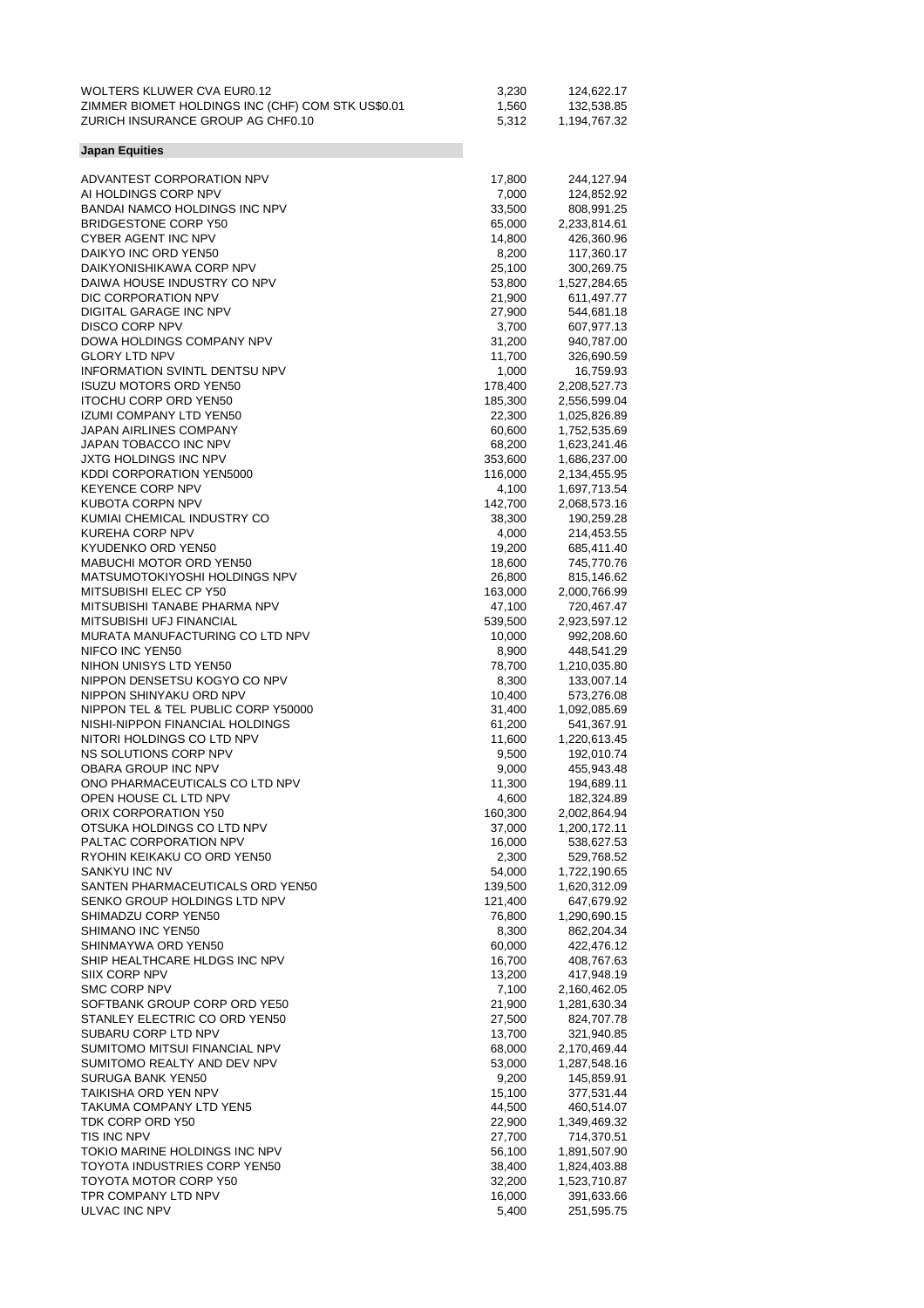## **UK Equities**

| 3I GROUP ORD GBP0.738636                         | 473,408    | 4,317,480.96  |
|--------------------------------------------------|------------|---------------|
| ADMIRAL GROUP ORD 0.10P                          | 60,000     | 1,200,000.00  |
| AGGREKO PLC COM STK GBP0.04832911                | 57,108     | 455,150.76    |
| ANGLO AMERICAN PLC ORD US\$0.54945 (POST CON)    | 161,520    | 2,499,522.00  |
|                                                  |            |               |
| ASSOCIATED BRITISH FOODS ORD 5 15/22P            | 85,000     | 2,397,000.00  |
| ASSURA PLC REIT ORD 10P                          | 4,838,502  | 3,091,802.78  |
| <b>ASTRAZENECA GROUP US\$0.25</b>                | 662,934    | 33,928,962.12 |
| AVIVA PLC ORD 25P                                | 3,302,606  | 16,678,160.30 |
|                                                  |            |               |
| BABCOCK INTERNATIONAL GROUP ORD 60P              | 325,000    | 2,292,875.00  |
| BAE SYSTEMS PLC 2.5P                             | 2,969,132  | 16,998,280.70 |
| BALFOUR BEATTY PLC ORD 50P                       | 830,000    | 2,452,650.00  |
| <b>BARCLAYS PLC ORD 25P</b>                      | 3,998,400  | 8,120,750.40  |
|                                                  |            |               |
| BARRATT DEVELOPMENTS PLC ORD 10P                 | 275,000    | 1,780,625.00  |
| <b>BBA AVIATION</b>                              | 252,000    | 881,244.00    |
| <b>BBGI SICAV SA/FUND</b>                        | 300,000    | 421,500.00    |
| BEAZLEY PLC /UK COMM STK GBP0.50                 | 200,000    | 1,068,000.00  |
|                                                  |            |               |
| BELLWAY ORD 12.5P                                | 40,000     | 1,425,200.00  |
| BERKELEY GRP HLDG (1 NEW ORD & 4 B SHARES)       | 50,000     | 2,098,500.00  |
| BHP BILLITON US\$ 0.50 (UK REGD)                 | 1,090,005  | 16,589,876.10 |
| BODYCOTE PLC ORD 17 3/11P                        | 120,000    | 1,093,200.00  |
|                                                  |            |               |
| BOVIS HOMES GROUP PLC ORD 50P                    | 516,272    | 6,045,545.12  |
| BP PLC ORD US\$0.25                              | 11,012,968 | 57,498,705.93 |
| BRITISH AMERICAN TOBACCO ORD 25P                 | 1,239,551  | 62,076,714.08 |
| BRITISH LAND CO ORD 25P                          | 360,000    | 2,489,400.00  |
| BROWN (N) GROUP PLC ORD 11.05263157P             |            |               |
|                                                  | 75,000     | 202,425.00    |
| BT GROUP ORD 5P                                  | 7,545,880  | 20,479,518.32 |
| BTG ORD 10P                                      | 1,429,783  | 10,866,350.80 |
| <b>BUNZL</b>                                     | 100,000    | 2,065,000.00  |
| BURBERRY GROUP ORD GBP0.0005                     | 566,584    | 10,153,185.28 |
|                                                  |            |               |
| CAPITA PLC GBP0.02066666                         | 200,000    | 801,800.00    |
| CARILLION ORD 50P                                | 450,000    | 77,625.00     |
| CARNIVAL PLC ORD US\$1.66                        | 238,558    | 11,670,257.36 |
| <b>CARPETRIGHT ORD 1P</b>                        | 60,000     | 102,000.00    |
| CENTRICA ORD 6 14/81P                            | 5,548,076  | 7,617,508.35  |
| CHESNARA PLC ORD5P                               |            |               |
|                                                  | 32,580     | 126,817.65    |
| <b>CITY LONDON IVESTMENTS</b>                    | 82,000     | 332,100.00    |
| CLIPPER (WI) ORD 0.05P                           | 756,673    | 3,178,026.60  |
| COBHAM ORD 2.5P                                  | 115,500    | 145,645.50    |
| COCA COLA EUROPEAN PARTNERS COMM STK EUR0.01     | 2,820      | 83,052.14     |
| COMPASS GROUP PLC COMM STK GBP0.1105             | 459,235    | 7,347,760.00  |
|                                                  |            |               |
| CONNECT GROUP PLC ORD 5P                         | 172,800    | 188,352.00    |
| <b>CONVATEC ORD 10P</b>                          | 520,000    | 1,067,560.00  |
| COUNTRYSIDE PROPERTIES PLC ORD GBP0.01           | 350,000    | 1,235,500.00  |
| DAILY MAIL & GEN 'A' NON-VTG ORD 12.5P           | 1,313,352  | 7,775,043.84  |
| DE LA RUE OLD ORD 46.4286P                       | 27,730     | 177,749.30    |
| DIAGEO ORD 28 101/108P                           |            |               |
|                                                  | 711,777    | 19,363,893.29 |
| DIGNITY PLC ORD GBP0.1223357                     | 42,559     | 774,573.80    |
| DIPLOMA ORD 5P                                   | 30,000     | 373,800.00    |
| DIRECT LINE INSURANCE GROUP COM STK GBP0.1090909 | 489,583    | 1,868,248.73  |
| DIXONS CARPHONE PLC ORD GBP0.001                 | 316,377    | 629,590.23    |
| DRAX GROUP ORD 11.55172P                         |            |               |
|                                                  | 120,000    | 323,400.00    |
| DUNELM ORD 1P                                    | 35,000     | 242,375.00    |
| ELEMENTIS PLC ORD 5P                             | 270,000    | 776,250.00    |
| <b>ESSENTRA PLC COM STK GBP0.25</b>              | 150,000    | 792,000.00    |
| <b>ESURE ORD 1/12P</b>                           | 60,000     | 149,040.00    |
|                                                  |            |               |
| EXPERIAN PLC ORD GBP0                            | 151,700    | 2,480,295.00  |
| FENNER PLC ORD 25P                               | 325,000    | 1,298,375.00  |
| FERGUSON COMM STK GBP0.1080303                   | 57,307     | 3,054,463.10  |
| <b>FIRSTGROUP ORD 5P</b>                         | 4,609,500  | 5,075,059.50  |
| GKN PLC ORD 10P                                  | 630,000    | 2,007,180.00  |
| <b>GLAXOSMITHKLINE PLC ORD 25P</b>               | 3,471,785  | 45,758,126.30 |
|                                                  |            |               |
| GLENCORE PLC COMM STK USD0.01                    | 1,949,700  | 7,581,408.45  |
| GOCOMPARE.COM GROUP PLC                          | 60,000     | 63,150.00     |
| <b>GRAINGER PLC ORD 5P</b>                       | 125,000    | 361,125.00    |
| GREENE KING ORD GBP0.125                         | 270,000    | 1,498,500.00  |
| GROUP 4 SECURICOR PLC ORD 25P                    | 400,000    | 1,064,800.00  |
|                                                  |            |               |
| <b>HALFORDS ORD 1P</b>                           | 1,076,647  | 3,766,111.21  |
| HAMMERSON PROP INV 'A'ORD 25P(LIM VTG)           | 250,000    | 1,365,000.00  |
| HARBOUVEST GLOBAL PRIVATE EQUITY ORD NPV         | 256,676    | 3,182,782.40  |
| HAYS ORD 1P                                      | 372,000    | 680,388.00    |
| HOWDEN JOINERY GROUP PLC ORD 10P                 | 225,000    | 1,050,300.00  |
| HSBC HOLDINGS PLC ORD US\$0.50                   | 9,744,541  | 74,652,928.60 |
|                                                  |            |               |
| IG GROUP HOLDINGS ORD GBP0.00005                 | 65,339     | 468,807.33    |
| IMI PLC COM STK GBP0.2857                        | 87,500     | 1,166,375.00  |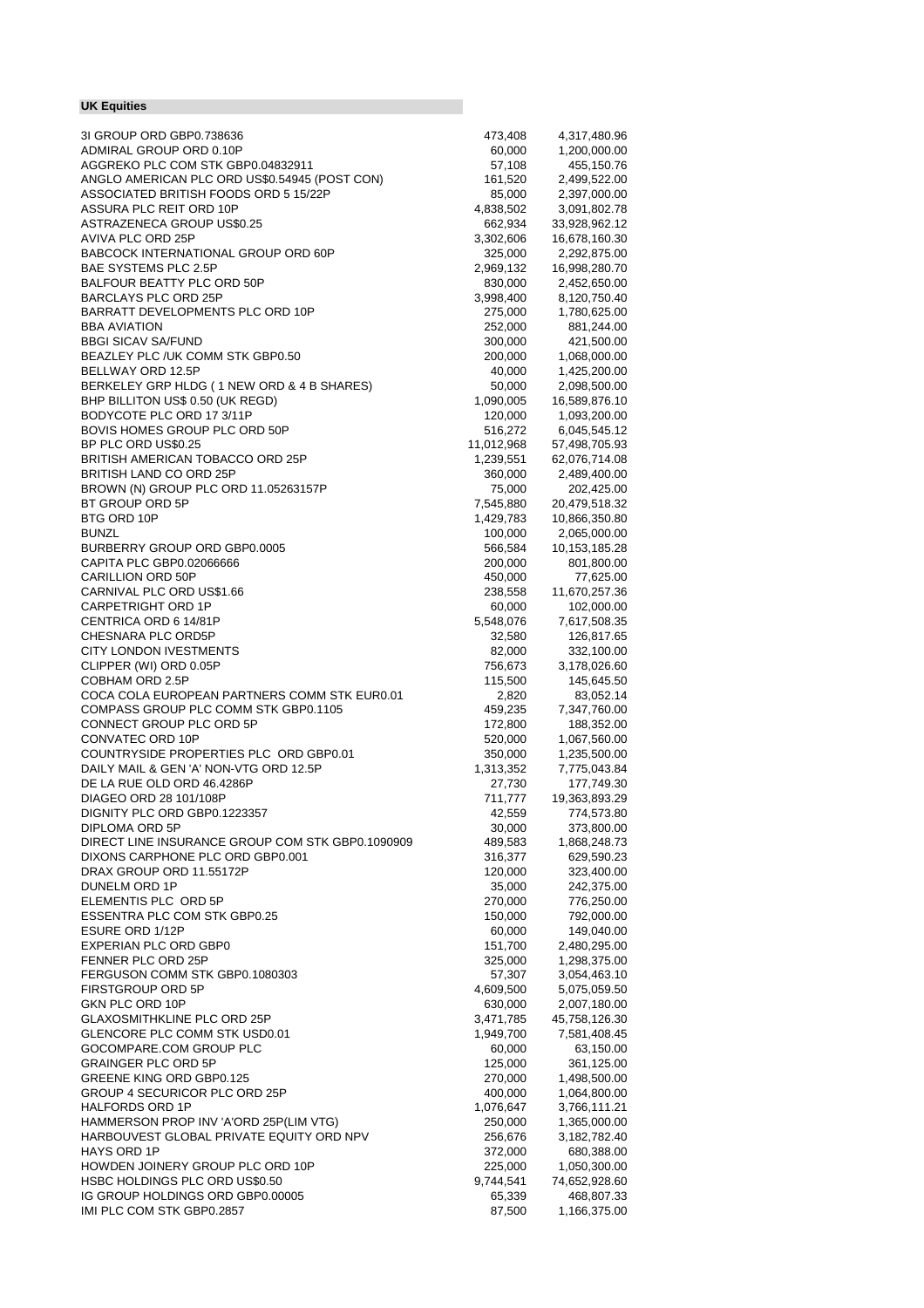| IMPAX ENVIRONMENTAL MKTS ORD 10P                                                    | 3,900,000          | 9,906,000.00                 |
|-------------------------------------------------------------------------------------|--------------------|------------------------------|
| IMPERIAL BRANDS PLC ORD 10P                                                         | 172,500            | 5,461,350.00                 |
| INCHCAPE ORD GBP0.10                                                                | 180,000            | 1,405,800.00                 |
| INTERCONTINENTAL HOTELS GRP COMM STK GBP0.1980952<br>INTERNATIONAL FERRO METALS NPV | 268,117            | 12,649,760.06                |
| INTERNATIONAL PUBLIC ORD 0.01P                                                      | 500,000<br>700,000 | 4,000.00<br>1,096,200.00     |
| <b>INTERSERVE ORD 10P</b>                                                           | 80,000             | 76,400.00                    |
| INTL CONSOLIDATED AIRLINES COMMON STOCK EUR5                                        | 100,000            | 650,000.00                   |
| <b>ITV PLC ORD 10P</b>                                                              | 8,074,970          | 13,347,925.41                |
| JOHN LAING GROUP PLC ORD 10P                                                        | 2,428,592          | 7,135,203.30                 |
| JOHN LAING INF ORD 0.01P                                                            | 420,000            | 516,600.00                   |
| JOHNSON MATTHEY PLC COMM STK GBP1.109245                                            | 81,666             | 2,508,779.52                 |
| JP MORGAN JAP INV ORD 25P                                                           | 100,000            | 438,250.00                   |
| <b>JUST GROUP ORD 1P</b>                                                            | 470,882            | 802,382.93                   |
| KAZ MINERALS PLC ORD 20P<br>KIER GROUP ORD 1P                                       | 100,000<br>65,000  | 892,000.00<br>707,200.00     |
| KINGFISHER PLC ORD 15 5/7P                                                          | 550,000            | 1,857,350.00                 |
| KINGSTON COMMUNICATIONS (HULL) ORD 10P                                              | 300,000            | 272,250.00                   |
| LADBROKES PLC ORD 28 1/3P                                                           | 158,823            | 288,740.21                   |
| LAIRD GROUP ORD 28.125P                                                             | 190,000            | 261,250.00                   |
| LAMPRELL ORD 5P                                                                     | 150,000            | 114,375.00                   |
| LAND SECURITIES GROUP REIT 0.1066667                                                | 206,250            | 2,079,000.00                 |
| LAURA ASHLEY HOLDINGS PLC ORD 5P                                                    | 187,500            | 13,687.50                    |
| LEGAL & GENERAL ORD 2 1/2P                                                          | 7,070,356          | 19,323,282.95                |
| LIBERTY GLOBAL LILAC A COMM STK<br>LIBERTY GLOBAL LILAC A TRACKING STOCK            | 1,578              | 23,630.63                    |
| LIBERTY GLOBAL LILAC C COMM STK                                                     | 738<br>3,863       | 10,987.48<br>57,865.75       |
| LIBERTY GLOBAL LILAC C TRACKING STOCK                                               | 15,079             | 221,600.80                   |
| LIBERTY GLOBAL PLC A COMM STK US\$0.01                                              | 12,650             | 335,019.17                   |
| LIBERTY GLOBAL PLC COMM STK US                                                      | 4,230              | 112,039.09                   |
| LIBERTY GLOBAL PLC SERIES C COM STK US\$0.01                                        | 86,284             | 2,157,817.25                 |
| LIBERTY GLOBAL PLC SERIES C COMM STK                                                | 30,969             | 750,624.12                   |
| LLOYDS BANKING GROUP PLC ORD 10P                                                    | 57,782,394         | 39, 182, 241. 37             |
| <b>LOOKERS ORD 5P</b>                                                               | 200,000            | 205,000.00                   |
| <b>M&amp;C SAATCHI ORD 1P</b>                                                       | 167,776            | 623,287.84                   |
| MAN GROUP PLC COMM STK US\$0.03428571428                                            | 400,000            | 826,800.00                   |
| <b>MARKS &amp; SPENCER GROUP ORD 25P</b><br>MARSHALLS ORD 25P                       | 490,000            | 1,541,540.00                 |
| MARSTONS PLC ORD 7.375P                                                             | 200,000<br>400,000 | 906,200.00<br>449,200.00     |
| <b>MARTIN CURRIE GLOBAL PORTFOLIO TRUST</b>                                         | 1,380,080          | 3,367,395.20                 |
| MCCOLL'S RETAIL GROUP PLC                                                           | 500,000            | 1,295,000.00                 |
| MELROSE INDUSTRIES PLC ORD 6.85714P                                                 | 3,214,219          | 6,807,715.84                 |
| MICRO FOCUS INTERNATIONAL COMM STK GBP0.10                                          | 64,841             | 1,632,047.97                 |
| MICRO FOCUS INTL SPN ADR                                                            | 9,743              | 241,999.45                   |
| MONDI PLC ORD EUR0.20                                                               | 90,500             | 1,747,555.00                 |
| MONKS INVESTMENT TRUST ORD 5P                                                       | 450,000            | 3,424,500.00                 |
| MORGAN ADVANCED MATERIALS PLC ORD 25P                                               | 50,000             | 167,800.00<br>1,099,500.00   |
| MORRISON (WILLIAM) SUPERMARKETS PLC ORD 10P<br>NATIONAL EXPRESS GROUP ORD 5P        | 500,000<br>200,000 | 761,800.00                   |
| NATIONAL GRID PLC COM STK GBP0.1139535                                              | 1,019,156          | 8,912,519.22                 |
| NEX GROUP PLC COMM STK GBP0.175                                                     | 1,738,526          | 10,544,160.19                |
| NEXT PLC ORD 10P                                                                    | 55,500             | 2,508,600.00                 |
| OLD MUTUAL PLC COM STK GBP0.142857                                                  | 665,100            | 1,539,041.40                 |
| ORYX INTERNATIONAL GROWTH FUND LTD ORD50P POST CON                                  | 1,040              | 8,008.00                     |
| OXFORD INSTRUMENTS PLC ORD 5P                                                       | 210,125            | 1,780,809.38                 |
| PARAGON GROUP OF COMPANIES ORD GBP 1.00                                             | 390,000            | 1,911,390.00                 |
| PEARSON ORD 25P                                                                     | 1,384,350          | 10,188,816.00                |
| PENNON GROUP ORD 40.7P<br>PENTAIR PLC COM STK US\$0.167                             | 250,000<br>6,076   | 1,947,500.00<br>317,196.12   |
| PERSIMMON PLC ORD 10P                                                               | 70,000             | 1,914,500.00                 |
| PETS AT HOME GROUP ORD 1P                                                           | 3,332,230          | 5,851,395.88                 |
| POLYPIPE GROUP ORD GBP0.001                                                         | 75,000             | 293,550.00                   |
| PORVAIR ORD 2P                                                                      | 17,450             | 77,652.50                    |
| PREMIER OIL ORD GBP0.125                                                            | 520,000            | 396,500.00                   |
| PRUDENTIAL PLC ORD 5P                                                               | 1,751,038          | 33,322,253.14                |
| QINETIQ GROUP PLC ORD 10P                                                           | 3,103,692          | 7,172,632.21                 |
| RANGOLD RES ORD \$0.05<br>RECKITT BENCKISER GROUP PLC ORD 10P                       | 9,000<br>128,400   | 666,450.00                   |
| REDROW PLC ORD 10P                                                                  | 628,822            | 8,882,712.00<br>4,115,639.99 |
| RELX COM STK GBP0.144397                                                            | 1,270,043          | 22,073,347.34                |
| RENTOKIL INITIAL PLC GBP0.01                                                        | 5,675,804          | 18,049,056.72                |
| RIGHTMOVE PLC ORD 1P                                                                | 9,766              | 439,079.36                   |
| RIO TINTO PLC ORD 10P                                                               | 1,124,906          | 44,321,296.40                |
| ROLLS ROYCE HOLDINGS PLC COM STK GBP0.20                                            | 1,819,670          | 15,412,604.90                |
| ROYAL BANK OF SCOTLAND GROUP COM STK GBP1                                           | 480,000            | 1,333,440.00                 |
| ROYAL DUTCH SHELL A EUR0.07 (UK)                                                    | 479,104            | 11,872,197.12                |
| ROYAL DUTCH SHELL EUR0.07 'B' (UK)                                                  | 4,039,938          | 101,160,047.52               |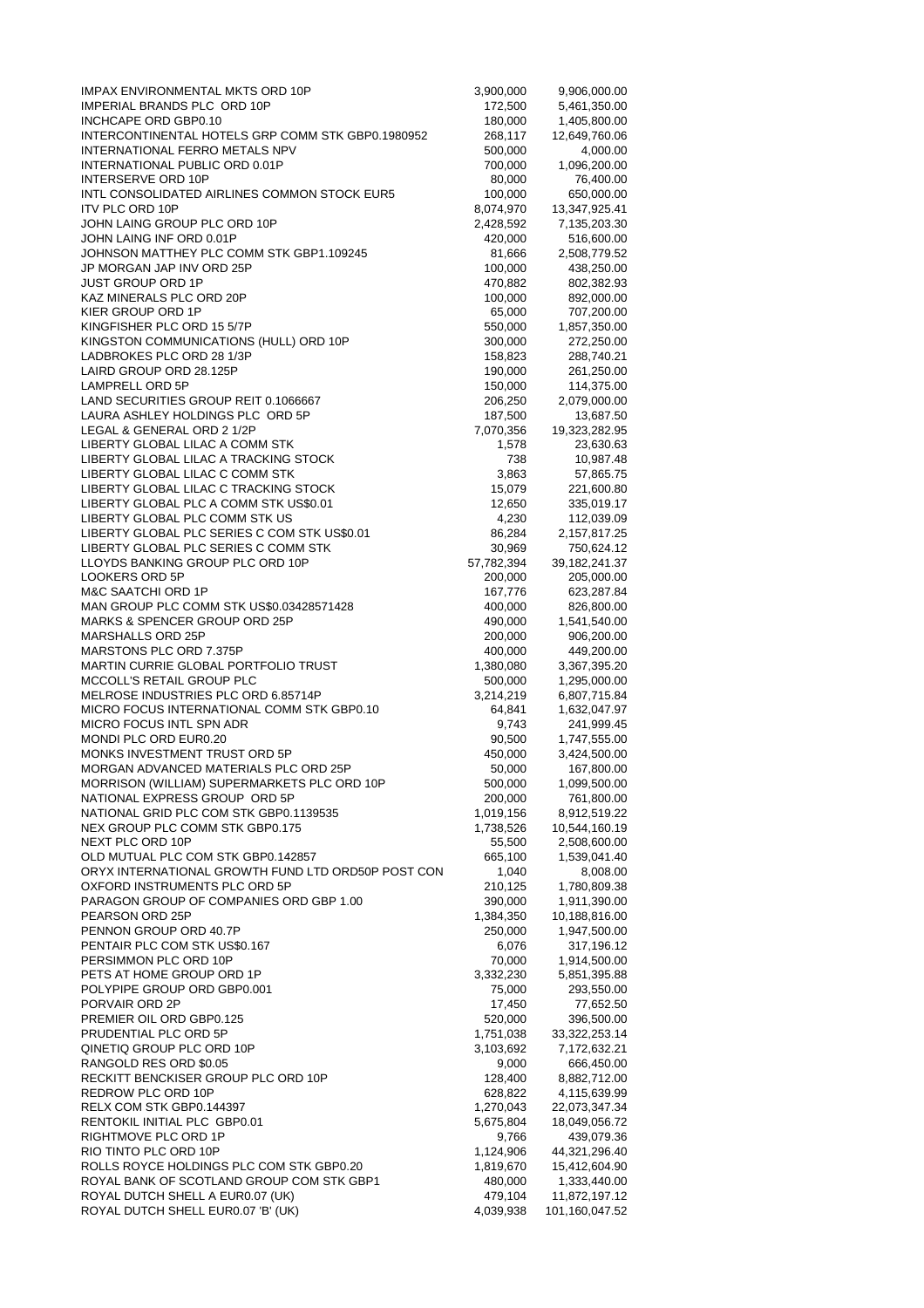| RSA INSURANCE GROUP PLC COM STK GBP1                 | 383,600         | 2,422,434.00                 |
|------------------------------------------------------|-----------------|------------------------------|
| RWS HOLDINGS ORD GBP0.01                             |                 |                              |
|                                                      | 75,000          | 345,937.50                   |
| SAGA ORD 1P                                          | 340,000         | 427,720.00                   |
| SAINSBURY (J) PLC ORD 28.571428P                     | 420,000         | 1,013,880.00                 |
| SCOTTISH & SOUTHERN ENERGY ORD 50P                   | 176,700         | 2,328,906.00                 |
| SCOTTISH INV TRUST ORD 25P                           | 375,000         | 3,268,125.00                 |
| SEGRO PLC ORD 10P                                    | 268,949         | 1,578,730.63                 |
| SENIOR PLC ORD 10P                                   | 500,000         | 1,303,000.00                 |
| SEVERN TRENT ORD GBP0.9789                           | 51,200          | 1,105,920.00                 |
| SHIRE PLC ORD GBP0.05                                | 392,027         | 15,251,810.44                |
| SIG ORD 10P                                          | 587,113         | 1,034,493.11                 |
| SKY PLC ORD 50P                                      | 240,000         | 2,428,800.00                 |
| SMITH & NEPHEW PLC ORD USD 0.20                      | 62,400          | 801,840.00                   |
| SMITH (DS) ORD 10P                                   |                 |                              |
|                                                      | 280,000         | 1,449,000.00                 |
| SMITHS GROUP ORD 37.5P                               | 100,000         | 1,490,000.00                 |
| SMURFIT KAPPA (GBP) ORD EUR0.001                     | 60,000          | 1,503,000.00                 |
| SOCO INTERNATIONAL COM STK                           | 192,000         | 211,680.00                   |
| SPIRAX SARCO ENGINEERING ORD 26.9231P                | 178,449         | 10,028,833.80                |
| SPIRENTCOMMUNICATIONS PLC ORD 3 1/3P                 | 176,375         | 179,020.62                   |
| ST MODWEN PROPERTIES ORD                             | 100,000         | 404,800.00                   |
| STANDARD CHARTERED ORD USD0.50                       | 2,955,771       | 23,055,013.80                |
| STANDARD LIFE PLC COM STK GBP0.122222                | 527,226         | 2,300,814.26                 |
| SVG CAPITAL PLC ORD GBP0.10                          | 57,954          | 40,567.80                    |
| TATE & LYLE ORD 25P                                  |                 |                              |
|                                                      | 103,400         | 726,902.00                   |
| <b>TAYLOR WIMPEY ORD 1P</b>                          | 900,000         | 1,857,600.00                 |
| <b>TESCO ORD 5P</b>                                  | 9,041,838       | 18,920,046.01                |
| THOMAS COOK GROUP PLC ORD EUR0.10                    | 207,000         | 254,403.00                   |
| TP ICAP ORD 25P                                      | 1,711,606       | 9,105,743.92                 |
| TRAVIS PERKINS PLC COM STK GBP1                      | 80,000          | 1,253,600.00                 |
| TRINITY MIRROR PLC ORD 10P                           | 262,577         | 203,497.18                   |
| TT ELECTRONICS ORD 25P                               | 130,000         | 287,950.00                   |
| TULLOW OIL ORD GBP0.10                               | 257,800         | 530,036.80                   |
| UBM PLC COMM STK GB0.1125                            | 47,692          | 356,020.78                   |
| UNILEVER ORD GBP0.0311                               |                 |                              |
|                                                      | 956,682         | 39,453,565.68                |
| UNITE GROUP ORD 25P                                  | 17,812          | 143,119.42                   |
| UNITED UTILITIES ORD 5P                              | 225,000         | 1,865,250.00                 |
| VEDANTA RESOURCES PLC ORD NPV                        | 30,000          | 241,350.00                   |
| <b>VESUVIUS PLC COM GBP</b>                          | 100,000         | 584,000.00                   |
| VODAFONE GROUP US\$0.2095238                         | 18,489,744      | 43,423,163.78                |
| WEIR GROUP ORD 12.5P                                 | 340,467         | 7,228,114.41                 |
| WH SMITH PLC ORD 22 6/67P                            | 40,000          | 934,000.00                   |
| WHITBREAD ORD GBP0.76797385                          | 40,000          | 1,599,200.00                 |
| WILLIAM HILL ORD 10P                                 | 500,000         | 1,606,000.00                 |
| WITAN PACIFIC IT ORD 25P                             |                 |                              |
|                                                      | 300,000         | 996,000.00                   |
| WOOD GROUP (JOHN) PLC ORD 4.28571P                   | 524,056         | 3,403,743.72                 |
| WPP COMM STK GBP0.10                                 | 271,600         | 3,642,156.00                 |
| <b>US Equities</b>                                   |                 |                              |
|                                                      |                 |                              |
| <b>3M COMPANY</b>                                    | 17,420          | 3,036,249.86                 |
| ABBOTT LABS COM NPV.                                 | 63,846          | 2,695,903.15                 |
| ABBVIE INC COMM STK US\$0.01                         | 44,480          | 3,184,869.46                 |
| ACCENTURE PLC IRELAND                                | 31,000          | 3,508,940.53                 |
| ACCO BRANDS CORP COM STK                             | 23,189          | 209,133.81                   |
| ADOBE SYSTEMS INC USD                                |                 | 3,275,794.16                 |
|                                                      | 25,280          |                              |
| ADVANCED MICRO US\$0.01                              | 3,180           | 24,165.88                    |
| ADVANSIX INC COMM STK US\$0.01                       | 512             | 15,911.64                    |
| AEGON NV AMER REGE CERT (1 SH EUR0.12)               | 1,040           | 4,843.47                     |
| AES CORP COM STK US\$0.01                            | 9,360           | 74,935.34                    |
| AFLAC INC COM STK US\$0.10                           | 12,620          | 819,285.33                   |
| AGILENT TECHNOLOGIES INC COM US\$0.01                | 3,990           | 197,442.66                   |
| ALCOA CORP COMM STK US\$0.01                         | 3,124           | 124,405.73                   |
| ALLEGHANY CORP - DEL USD                             | 220             | 96,951.23                    |
| ALLERGAN COMM STK US\$0.0033                         | 12,898          | 1,560,345.51                 |
| ALLIANCE BERNSTEIN HOLDING LP                        |                 |                              |
|                                                      | 6,000           | 110,885.22                   |
| ALLSTATE CORP COM STK US\$0.01                       | 18,480          | 1,430,312.85                 |
| ALPHABET INC CL A COMM STK US\$0.001                 | 6,800           | 5,295,227.46                 |
| ALPHABET INC CL C COMM STK                           | 6,818           | 5,273,963.52                 |
| ALTRIA GROUP INC COM STK US\$0.33333                 | 69,900          | 3,691,484.21                 |
| AMAZON COM INC                                       | 13,150          | 11,368,344.65                |
| AMER INTL GROUP INC WTS CALL EXP 19JAN21             | 1,090           | 14,592.42                    |
| AMER INTL GRP COM STK                                | 2,043           | 89,996.19                    |
| AMERICAN ELECTRIC POWER CO COM STK USD6.5            | 13,600          | 739,642.84                   |
| AMERICAN EXPRESS CO COM STK USD0.20                  | 22,650          | 1,662,981.09                 |
|                                                      |                 |                              |
| AMERICAN NATL INS CO US\$<br>AMERIPRISE FINL INC COM | 1,264           | 119,368.68                   |
|                                                      |                 |                              |
| AMGEN COM US\$0.0001                                 | 8,950<br>29,660 | 1,121,305.32<br>3,812,879.87 |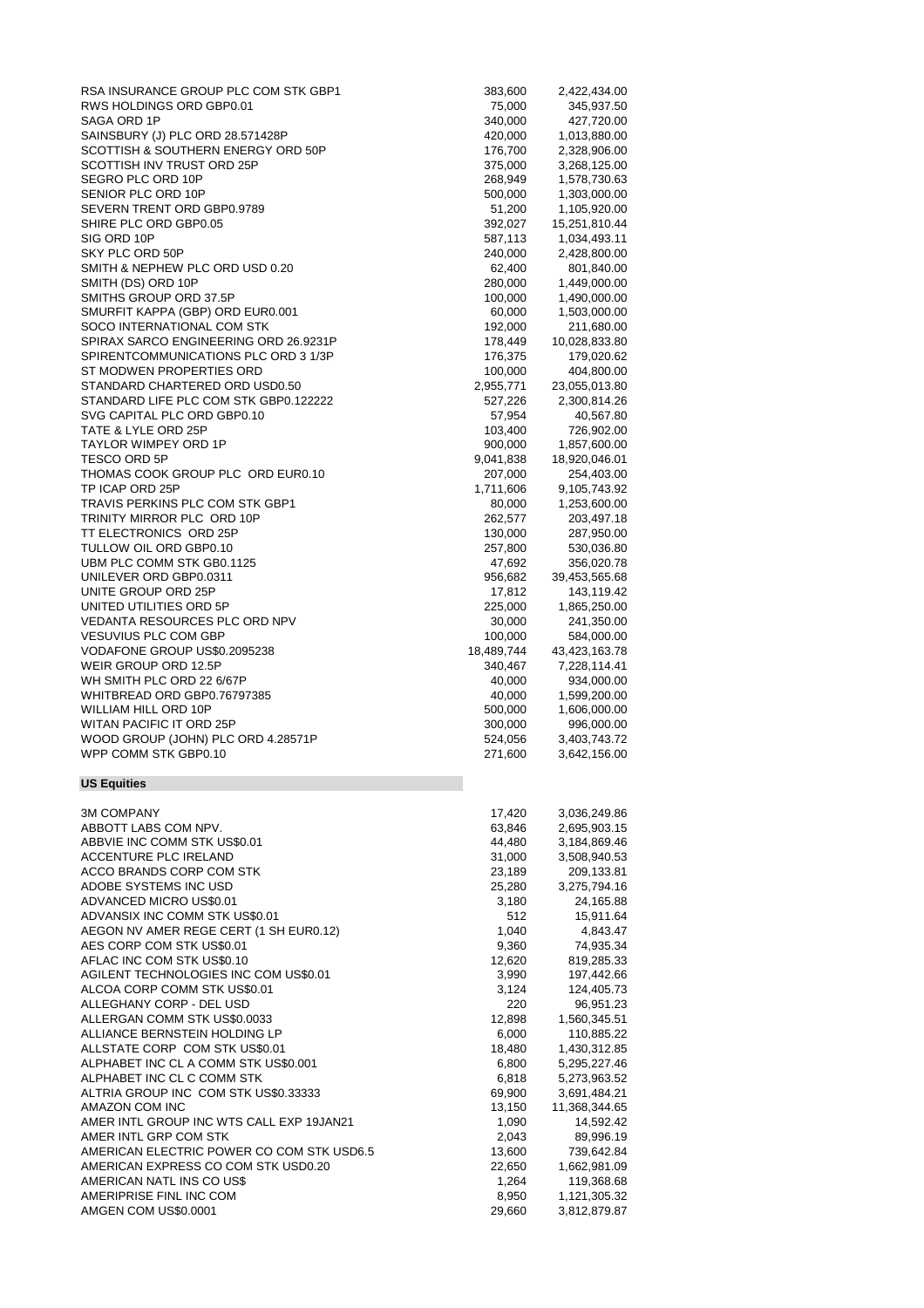| ANALOG DEVICES INCORPORATED COM STK US\$0.16666                                     | 27,774           | 1,828,536.00               |
|-------------------------------------------------------------------------------------|------------------|----------------------------|
| ANTHEM INC COMM STK US\$0.01                                                        | 30,070           | 5,002,811.46               |
| APACHE COM STK USD1.25                                                              | 14,600           | 455,781.12                 |
| APPLE INC COM NPV                                                                   | 150,160          | 18,791,781.66              |
| APPLIED MATERIALS INC USD                                                           | 28,600           | 1,080,996.33               |
| ARCHER DANIELS MID COM NPV<br>ARCONIC INC COMM STK                                  | 16,900<br>9,373  | 500,722.16<br>188,811.10   |
| ARGO GROUP INTL HOLD COM                                                            | 1,758            | 80,118.78                  |
| ARROW ELECTRONICS INC COM STK US\$1.00                                              | 7,000            | 416,144.83                 |
| ASCENT CAPITAL GROUP COMM STK                                                       | 1,817            | 15,446.68                  |
| AT&T INC COM                                                                        | 226,563          | 6,515,098.43               |
| AUTO DATA PROCESS COM US\$0.10                                                      | 37,360           | 3,236,531.33               |
| AVIS BUDGET GROUP INC COM                                                           | 2,490            | 80,769.68                  |
| AVON PRODUCTS INC COM STK US\$0.25                                                  | 17,000           | 26,893.36                  |
| BALL CORP                                                                           | 960              | 26,860.84                  |
| BANK OF NEWYORK MELLON CORP COM<br>BARRICK GOLD CORP COM NPV                        | 31,160<br>54,800 | 1,240,871.52<br>586,821.28 |
| BAXTER INTL INC COM US\$1.                                                          | 23,700           | 1,132,484.03               |
| <b>BB&amp;T CORP COM STK US\$5</b>                                                  | 21,400           | 786,709.92                 |
| BECTON DICKINSON COM STK US\$1                                                      | 16,149           | 2,555,546.79               |
| BED BATH & BEYOND COM STK US\$0.01                                                  | 20,700           | 336,035.43                 |
| BERKSHIRE HATHAWAY B COM STK US\$0.1667                                             | 56,000           | 8,224,371.36               |
| BEST BUY CO COM STK US\$0.10                                                        | 16,940           | 857,299.74                 |
| BIOGEN IDEC COM STK US\$0.0005                                                      | 3,407            | 802,341.77                 |
| BIOVERATIV INC COMMON STOCK US\$0.001                                               | 1,703            | 67,880.80                  |
| BK OF AMERICA CORPORATION US\$ 0.01                                                 | 369,500          | 8,066,038.36               |
| BLACKHAWK NETWORK HOLDINGS COM STK US\$0.001<br>BLOCK (H & R) COM STK NPV           | 2,564<br>5,300   | 67,570.94<br>102,728.50    |
| BOEING CO COM US\$5                                                                 | 19,480           | 4,248,086.60               |
| BOOKHAM INC COM **CDI**                                                             | 26,000           | 129,543.50                 |
| BOSTON SCIENTIFIC CORP COMM STK US\$0.01                                            | 14,119           | 258,739.57                 |
| BRIGHTHOUSE FINANCIAL INC COMM STK US40.01                                          | 2,152            | 93,286.46                  |
| BRISTOL MYRS SQUIB COM US\$0.10                                                     | 43,100           | 1,953,399.08               |
| BROADCOM LTD COMM STK                                                               | 661              | 125,730.46                 |
| BROADRIDGE FINANCIAL SOLUTIONS INC COM                                              | 3,065            | 205,345.34                 |
| CA INC COM                                                                          | 6,070            | 149,332.52                 |
| CADENCE DESIGN SYSTEMS INC CON STK US\$0.01                                         | 9,080            | 280,706.37                 |
| CALIFORNIA RESOURCES CORP COMM STK US\$0.01<br>CAMPBELL SOUP CO, CAP STK US\$0.0375 | 1,140<br>23,400  | 16,374.20<br>832,211.30    |
| CANADIAN NATIONAL RAILWAYS COM STK NPV                                              | 89,000           | 5,426,515.55               |
| CAPITAL ONE FINANCIAL CORP COM STK \$0.01                                           | 12,760           | 939,301.88                 |
| CARDINAL HEALTH COM STK NPV                                                         | 7,700            | 348,755.45                 |
| CARNIVAL CORP COM STK US\$0.01 (PAIRED STOCK)                                       | 6,120            | 300,265.64                 |
| CARS.COM INC COMM STK US\$0.01                                                      | 323              | 6,886.21                   |
| CATERPILLAR INC COM US\$1                                                           | 20,080           | 2,339,685.18               |
| CBS CORP CLASS B                                                                    | 6,600            | 287,858.02                 |
| CDK GLOBAL INC COM STK<br><b>CELGENE</b>                                            | 12,453           | 656,181.64                 |
| CENOVUS ENERGY INC COM STK                                                          | 35,800<br>84,500 | 2,762,110.85<br>571,832.45 |
| CENTURYLINK INC COM STK US\$1                                                       | 11,690           | 144,142.80                 |
| CHARLES SCHWAB CORPORATION US\$                                                     | 34,300           | 1,302,525.03               |
| CHARTER COMMUNICATIONS INC A COMM STK US\$0.001                                     | 1,697            | 421,693.93                 |
| CHEMOURS CO COMM STK                                                                | 3,800            | 140,595.06                 |
| <b>CHESAPEAKE ENERGY</b>                                                            | 15,000           | 43,910.55                  |
| CHEVRON CORP COM                                                                    | 44,400           | 4,115,553.63               |
| <b>CIENA CORP</b>                                                                   | 19,228           | 297,357.01                 |
| CINCINNATI FINANCIAL CORP US\$<br>CISCO SYSTEMS COMM STK NPV                        | 3,150<br>121,700 | 174,574.36<br>3,447,453.93 |
| CITIGROUP INC US\$0.01                                                              | 53,960           | 2,968,547.48               |
| <b>CME</b>                                                                          | 8,000            | 863,899.34                 |
| COCA-COLA CO COM US\$0.25                                                           | 102,400          | 3,477,549.66               |
| COLFAX STOCK US\$0.001                                                              | 6,796            | 198,994.29                 |
| COLGATE-PALMOLIVE COM US\$1                                                         | 27,400           | 1,529,254.99               |
| COMCAST CORP COM 'A' US\$0.01                                                       | 213,160          | 6,314,041.72               |
| COMMERCEHUB INC SERIES A COMM STK US\$0.01                                          | 249              | 4,047.69                   |
| COMMERCEHUB INC SERIES C COMM STK US\$0.01                                          | 498              | 7,579.98                   |
| CONAGRA FOODS INC COM USD 5<br>CONOCOPHILLIPS COM US\$1.25                          | 4,500<br>41,000  | 125,311.38<br>1,663,943.57 |
| CONSOLIDATED EDISON INC COM STK USD0.10                                             | 4,500            | 282,657.51                 |
| <b>COOPER TIRE &amp; RUBBER</b>                                                     | 240              | 6,271.67                   |
| CORNING INC COM US\$0.50                                                            | 23,500           | 555,730.84                 |
| COSTCO WHOLESALE CORPORATION COM STK US\$0.01                                       | 14,900           | 2,050,918.20               |
| CSRA INC COMM STK US\$0.001                                                         | 13,050           | 288,638.66                 |
| <b>CSX</b>                                                                          | 30,000           | 1,220,180.93               |
| CUMMINS ENGINEERING CO INC COM STK USD2.5                                           | 4,800            | 626,811.96                 |
| <b>CVS HEALTH CORP COM</b><br>DANAHER CORP COM STK US\$0.01                         | 28,600<br>600    | 1,533,860.43<br>41,173.90  |
|                                                                                     |                  |                            |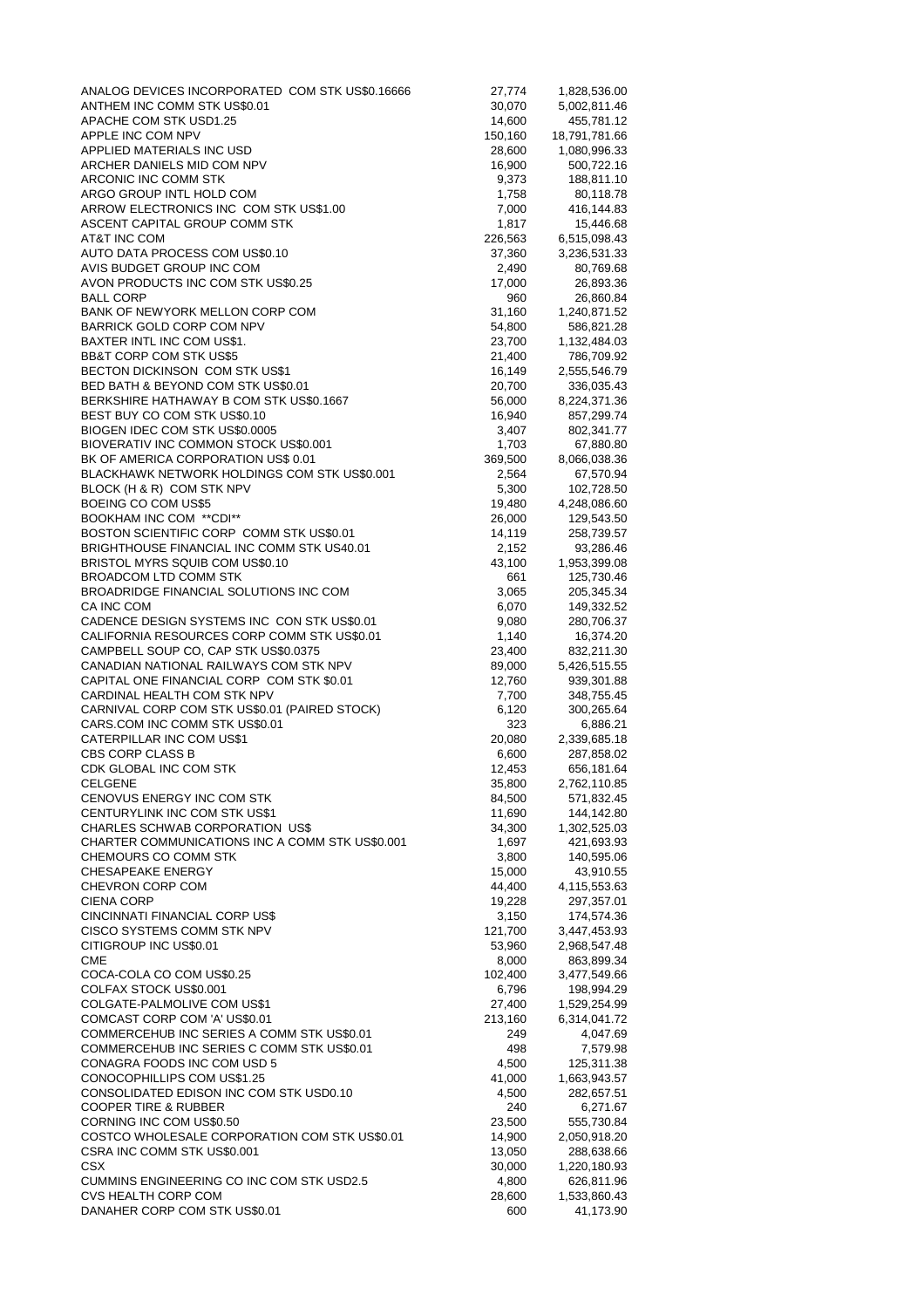| DEERE & CO COMMON US\$1                                                               | 10,400            | 1,203,562.93                 |
|---------------------------------------------------------------------------------------|-------------------|------------------------------|
| DELL TECHNOLOGIES INC CL V TRACKING STOCK                                             | 6,364             | 382,286.87                   |
| DEVON ENERGY COM STK US\$0.10<br>DILLARDS INC CLASS 'A' COM NPV                       | 17,500<br>6,000   | 535,575.60<br>266,390.65     |
| DISCOVER FINL SVCS COM                                                                | 4,750             | 270,094.21                   |
| DISCOVERY COMMUNICATIONS INC COM SER A                                                | 18,172            | 300,638.92                   |
| DISCOVERY COMMUNICATIONS INC COM SER C                                                | 54,516            | 853,153.61                   |
| DISNEY COM STK USD 0.01                                                               | 50,400            | 4,015,978.71                 |
| DOMINION RES (VIRGINIA) COM STK NPV<br>DONNELLEY FINANCIAL SOLUTION COMM STK US\$0.01 | 500<br>3,037      | 29,961.19<br>43,733.69       |
| DOWDUPONT INC COMM STK US\$0.01                                                       | 51,368            | 2,708,235.24                 |
| DR PEPPER SNAPPLE GROUP INC COM                                                       | 2,339             | 167,840.84                   |
| DR PEPPER SNAPPLE GROUP INC COM **CDI**                                               | 45,599            | 3,272,071.17                 |
| DTE ENERGY CO COMM STK US\$                                                           | 11,600            | 938,804.52                   |
| DUKE ENERGY CORP COM STK US\$0.001<br>DUN & BRADSTREET CORP (DELAWARE) COM USD0.01    | 8,320<br>9,300    | 517,312.95<br>814,742.44     |
| DXC TECHNOLOGY CO COMM STK US\$0.01                                                   | 19,144            | 1,343,157.84                 |
| EASTMAN CHEMICAL CO COM STK US\$0.01                                                  | 15,800            | 1,082,026.82                 |
| EBAY INC USD                                                                          | 37,600            | 1,048,991.90                 |
| EDISON INTERNATIONAL COM STK                                                          | 6,000             | 280,495.25                   |
| ELECTRONIC ARTS INC<br><b>EMERSON ELECTRIC COM US\$1</b>                              | 3,200<br>26,700   | 248,595.79                   |
| EN CANA CORP COM NPV (CANADIAN LIST)                                                  | 82,400            | 1,375,905.91<br>814,797.89   |
| <b>ENBRIDGE INC COMM STK</b>                                                          | 41,908            | 1,211,312.18                 |
| ENRON CORP COM STK NPV                                                                | 3,280             | 0.00                         |
| ENSCO PLC CL A COM STK                                                                | 6,000             | 26,213.27                    |
| ENTERGY CORP COM STK US\$5.00                                                         | 6,000             | 361,042.27                   |
| EQUITY RES BNFL INT<br><b>EXELON CORPORATION COM STK</b>                              | 1,500<br>21,210   | 70,722.59<br>618,229.66      |
| EXPRESS SCRIPTS HOLDING CO COM STK US\$0.01                                           | 15,106            | 833,719.31                   |
| <b>EXXON MOBIL CORP NPV</b>                                                           | 130,847           | 8,104,726.30                 |
| FACEBOOK CL A ORD                                                                     | 55,900            | 7,294,375.56                 |
| FANNIE MAE COM NPV                                                                    | 15,280            | 29,820.14                    |
| FEDEX CORP<br>FIFTH THIRD BANCORP COM STK NPV                                         | 25,500<br>11,800  | 4,703,950.52<br>264,654.92   |
| FIRSTENERGY CORP COM STK                                                              | 9,100             | 205,981.86                   |
| FLUOR CORP NEW COM STK                                                                | 9,000             | 343,633.29                   |
| FOOT LOCKER INC COM STK USD0.01                                                       | 6,000             | 207,887.61                   |
| FORD MOTOR CO COM STK USD 0.01                                                        | 63,300            | 584,451.59                   |
| FORTIVE CORP COMM STK US\$0.01<br>FORTUNE BRANDS HOME & SECURI COM STK US\$0.01       | 300<br>3,000      | 16,053.96<br>151,779.69      |
| FRANKLIN RESOURCES COM STK US\$0.10                                                   | 18,750            | 600,582.06                   |
| FREDDIE MAC COM STK US\$0.21                                                          | 7,120             | 13,211.01                    |
| FREEPORT MCMORAN INC COM US\$0.01                                                     | 44,000            | 617,024.49                   |
| FRONTIER COMMUNICATIONS COMM STK US40.25                                              | 979               | 4,885.05                     |
| <b>GANNETT CO COMM STK</b><br>GAP INC COM SK US\$0.05                                 | 485<br>5,000      | 4,155.35<br>125,891.68       |
| GEN DYNAMICS CORP COM US\$1                                                           | 13,600            | 2,046,710.47                 |
| GEN ELECTRIC CO COM STK US\$0.06                                                      | 272,100           | 3,514,016.85                 |
| GENERAL MILLS US\$0.01                                                                | 31,040            | 1,360,459.31                 |
| GENUINE PARTS CO COM US\$1                                                            | 8,850             | 621,511.64                   |
| GILEAD SCIENCES COM STK USD0.001<br>GOLDMAN SACHS GROUP INC                           | 57,560<br>12,200  | 3,048,732.87<br>2,299,579.04 |
| GOODYEAR TIRE&RUBR COM NPV                                                            | 1,100             | 26,273.14                    |
| HALYARD HEALTH INC COMM STK US\$0.01                                                  | 1,512             | 51,616.45                    |
| HANESBRANDS INC COM                                                                   | 3,836             | 59,294.58                    |
| HARLEY-DAVIDSON INC                                                                   | 8,960             | 337,005.90                   |
| HARTFORD FINANCIAL SERV COM STK US\$1<br>HASBRO INC COM STK US\$0.50                  | 250<br>2,475      | 10,402.88<br>166,292.90      |
| HESS CORP COM US\$1                                                                   | 9,000             | 315,756.75                   |
| HEWLETT PACKARD ENTERPRISE COMM STK US\$0.01                                          | 70,950            | 753,163.44                   |
| HOME DEPOT INC COM US\$0.05                                                           | 52,300            | 7,334,950.68                 |
| HONEYWELL INTERNATIONAL INC US\$1                                                     | 12,800            | 1,454,057.08                 |
| HP INC COMM STK US\$0.01<br>HSBC HLDGS ADR(CNV INTO 5 USD0.50)                        | 70,950<br>1,605   | 1,101,947.35<br>61,269.41    |
| IDEARC INC COM (BANKRUPTCY)                                                           | 1,200             | 0.00                         |
| ILLINOIS TOOL WORKS INC COM STK NPV                                                   | 15,686            | 1,935,195.83                 |
| INGERSOL RAND PLC COM STK                                                             | 13,600            | 896,780.50                   |
| INGEVITY CORP COMM STK US\$0.01                                                       | 390               | 20,310.85                    |
| INTEL CORP COM US\$0.001<br>INTERDIGITAL INC CORP US\$                                | 125,000<br>900    | 4,267,232.78                 |
| INTERNATIONAL GAME TECHNOLOGY COM STK US\$0.10                                        | 120,172           | 50,663.46<br>2,355,024.39    |
| INTERPUBLIC GROUP COM US\$0.10                                                        | 3,000             | 44,708.92                    |
| INTL BUSINESS MACHINES US\$0.2                                                        | 29,700            | 3,370,353.96                 |
| INTL PAPER CO COM US\$1                                                               | 22,300            | 955,796.57                   |
| <b>INTUIT US\$0.01</b><br>INVESCO LTD COM STK USD0.10 **CDI**                         | 28,300<br>115,000 | 3,302,067.15<br>3,106,338.48 |
|                                                                                       |                   |                              |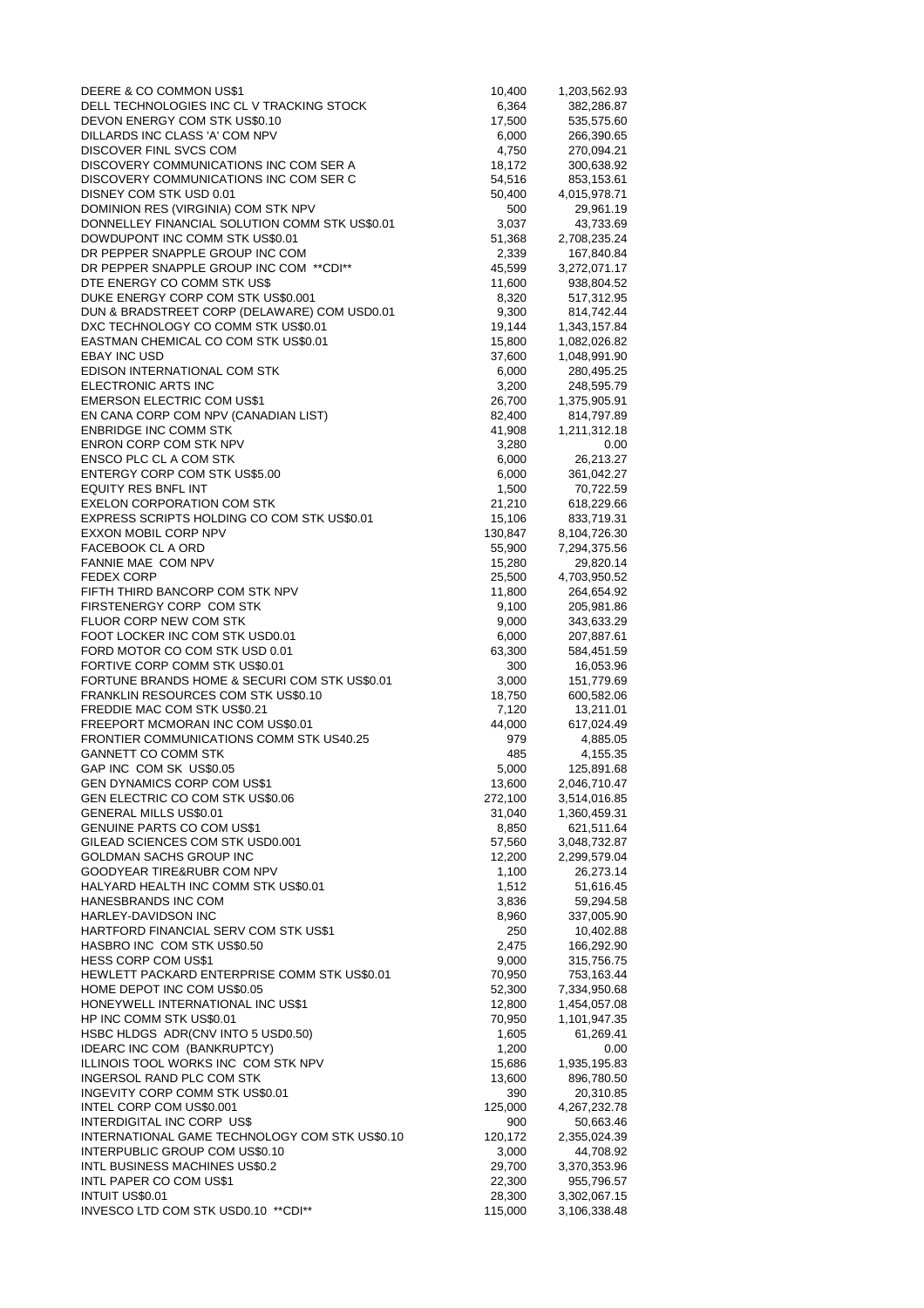| INVESTMENT TECHNOLOGY GROUP USD0.01                                            | 9,000            | 128,072.43                   |
|--------------------------------------------------------------------------------|------------------|------------------------------|
| JOHNSON & JOHNSON COM US\$1                                                    | 58,600           | 6,057,751.09                 |
| JOHNSON CONTROLS INTL COMM STK US\$0.01<br>JPMORGAN CHASE & CO COM US\$1       | 24,185           | 681,524.35<br>7,385,035.32   |
| JUNIPER NETWORKS INC                                                           | 93,200<br>6,300  | 132,729.61                   |
| KANSAS CITY LIFE INS CO COMM STK US\$1.25                                      | 3,000            | 100,351.12                   |
| <b>KELLOGG CO</b>                                                              | 18,700           | 939,872.71                   |
| KEMPER CORP COMM STK                                                           | 1,000            | 50,896.31                    |
| KEYSIGHT TECHNOLOGIES INC COMM STK                                             | 1,995            | 61,335.83                    |
| KIMBERLY-CLARK CP COM US\$1.25                                                 | 12,100           | 1,079,451.33                 |
| KINDER MORGAN INC COM STK US\$0.01                                             | 5,754            | 76,861.77                    |
| <b>KLA TENCOR</b>                                                              | 3,150            | 244,664.91                   |
| KOHLS CORP US\$0.01                                                            | 8,752            | 350,726.93                   |
| KRAFT HEINZ COMM STK US\$0.01<br><b>KROGER CO US\$1</b>                        | 9,391<br>72,280  | 539,960.73<br>1,467,239.70   |
| L BRANDS INC COMM STK US\$0.50                                                 | 850              | 37,832.93                    |
| LAMB WESTON HOLDINGS INC COMM STK US\$1.00                                     | 1,500            | 62,594.71                    |
| LANDS END INC W/I COM STK US\$0.01                                             | 311              | 4,494.58                     |
| LEAR CORP COM STK US\$0.01 (BANKRUPTCY)                                        | 1,300            | 0.00                         |
| LEGGETT & PLATT INC                                                            | 220              | 7,762.41                     |
| LEHMAN BROTHERS HLDGS COM US\$0.10 ** BANKRUPTCY**                             | 10,400           | 0.00                         |
| LIBERTY BRAVES GROUP A TRACKING STOCK                                          | 1,090            | 17,767.14                    |
| LIBERTY BRAVES GROUP C TRACKING STOCK                                          | 2,180            | 35,808.24                    |
| LIBERTY BROADBAND A COMM STK US\$0.01                                          | 2,725            | 171,245.40                   |
| LIBERTY BROADBAND C COMM STK US\$0.01<br>LIBERTY EXPEDIA HOLD A COMM STK       | 5,450<br>996     | 342,974.26                   |
| LIBERTY FORMULA ONCE COMM STK STOCK                                            | 5,450            | 32,624.47<br>137,584.53      |
| LIBERTY FORMULA ONE COMMON STOCK                                               | 2,725            | 65,871.36                    |
| LIBERTY INTERACTIVE CORP TRACKING STK US\$0.01                                 | 9,050            | 163,371.63                   |
| LIBERTY SIRIUS GROUP C TRACKING STOCK                                          | 21,802           | 639,192.16                   |
| LIBERTY SIRIUSXM GROUP A TRACKING STOCK                                        | 10,901           | 319,676.66                   |
| LIBERTY TRIPADVISOR HLDG A COM STK US\$0.01                                    | 1,206            | 8,380.26                     |
| LIBERTY VENTURES SER A TRACKING STK US\$0.01                                   | 1,495            | 59,921.56                    |
| LILLY(ELI)& CO COM NPV                                                         | 27,700           | 1,730,494.66                 |
| LINCOLN NATL CORP COM US\$1.25                                                 | 6,900            | 392,092.35                   |
| LIONS GATE ENTERTAINMENTS B COMM STK                                           | 7,395            | 173,347.19                   |
| LIVE NATION ENTERTAINMENT INC COM STK USD0.01                                  | 22,100           | 695,469.87                   |
| LOCKHEED MARTIN CORP<br><b>LOEWS CORP</b>                                      | 13,190<br>38,000 | 3,131,667.77<br>1,405,388.81 |
| LOWES COS INC COM STK US\$                                                     | 67,120           | 4,611,444.74                 |
| LSC COMMUNICATIONS INC COMM STK US\$0.01                                       | 3,037            | 34,035.05                    |
| LUMENTUM HOLDINGS INC COMM STK US\$0.001                                       | 6,217            | 224,505.94                   |
| <b>MACERICH CO USD</b>                                                         | 31,622           | 1,535,341.09                 |
| MACOM TECHNOLOGY SOLUTIONS COMM STK US\$0.001                                  | 4,263            | 102,545.19                   |
| MACY'S GROUP INC COM                                                           | 11,668           | 217,273.61                   |
| MANULIFE FIN CORP NPV                                                          | 466,000          | 7,182,479.07                 |
| <b>MARATHON OIL CORPORATION COM US\$1</b>                                      | 12,900           | 161,446.66                   |
| MARATHON PETROLEUM CORP COM STK<br>MARRIOTT INTERNATIONAL INC COM STK US\$0.01 | 12,900           | 629,193.77<br>983,597.11     |
| MARRIOTT VACATIONS WORLD COMMON STOCK                                          | 9,803<br>980     | 97,967.39                    |
| <b>MARSH &amp; MCLENNAN COMPANIES INC USD</b>                                  | 12,071           | 726,356.87                   |
| MASCO CORP COM US\$1                                                           | 24,250           | 787,687.93                   |
| MASTERCARD INC A COMM STK US\$0.0001                                           | 34,000           | 3,815,841.24                 |
| <b>MATTEL INC COM US\$1</b>                                                    | 3,120            | 35,495.69                    |
| MAXIM INTEGRATED PRODUCTS INC USD                                              | 1,650            | 63,755.67                    |
| MCDONALD'S CORP COM NPV                                                        | 34,040           | 4,334,421.83                 |
| MCKESSON HBOC COM STK US\$0.01                                                 | 300              | 34,589.53                    |
| MEDTRONIC PLC COM STK US\$0.10                                                 | 27,320           | 1,631,424.34                 |
| MERCK & CO INC NEW COM STK<br><b>MEREDITH CORP</b>                             | 58,884<br>130    | 2,451,994.26<br>6,347.44     |
| <b>METLIFE INC</b>                                                             | 23,680           | 885,056.83                   |
| MICRON TECHNOLOGY COM STK US\$0.10                                             | 4,300            | 130,708.54                   |
| MICROSOFT CORP COM STK US\$0.00005                                             | 206,000          | 13,033,847.64                |
| MONDELEZ INTERNATIONAL INC COM STK NPV                                         | 28,174           | 891,404.19                   |
| MONSANTO CO COM STK US\$0.01                                                   | 16,070           | 1,388,119.92                 |
| MOODYS CORP COM STK USD 0.01                                                   | 3,600            | 392,932.86                   |
| MORGAN STANLEY COM US\$0.01                                                    | 30,500           | 1,183,023.30                 |
| MOSAIC CO COM STK US\$0.01                                                     | 200              | 3,795.23                     |
| MOTOROLA SOLUTIONS INC COM STOCK US\$0.01                                      | 4,800            | 320,591.34                   |
| NAVIENT CORP COM STK US\$0.01<br>NEENAH PAPER INC COM STK US\$0.01             | 490<br>15,600    | 4,824.84<br>1,044,804.87     |
| NETAPP INC COM                                                                 | 5,200            | 212,651.23                   |
| NETFLIX ORD                                                                    | 14,700           | 2,086,307.58                 |
| NEW YORK TIMES CO COM CLASS 'A' STK US\$0.10                                   | 2,200            | 30,086.86                    |
| NEWMONT MINING CORP (HOLDING COMPANY) COM US\$1.60                             | 26,100           | 723,911.92                   |
| NEWS CORP CLASS A COM STK US\$0.01                                             | 10,699           | 128,364.25                   |
| NEXTERA ENERGY INC COM STK                                                     | 26,000           | 3,002,372.50                 |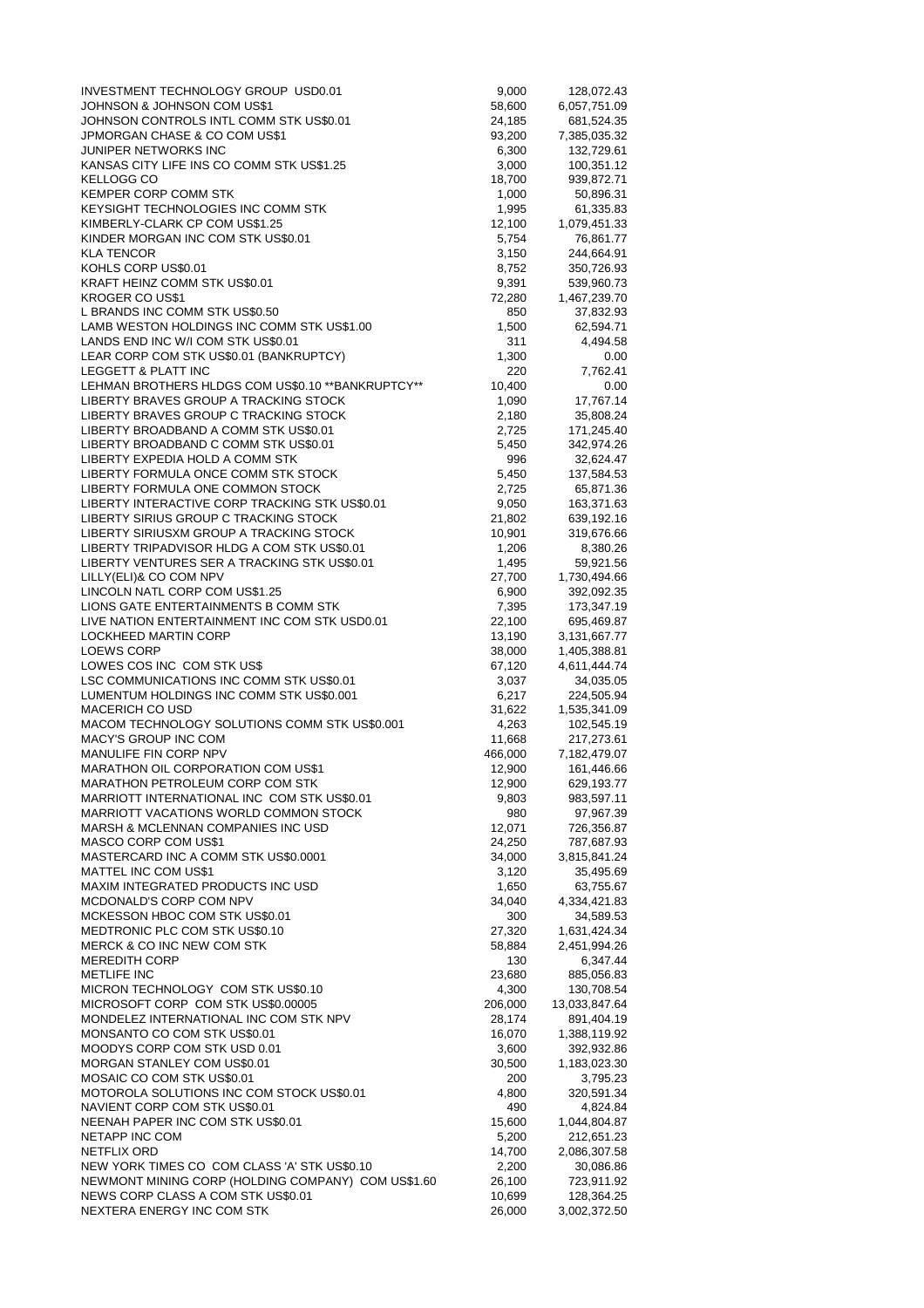| NIKE INC CLASS'B'COM NPV                                               | 24,000           | 1,110,271.50               |
|------------------------------------------------------------------------|------------------|----------------------------|
| NORFOLK SOUTHERN                                                       | 10,000           | 1,072,038.28               |
| NORTEL NETWORK CORP (CANADA LIST) BANKRUPTCY                           | 19,820           | 0.00                       |
| NORTEL NETWORKS NEW ** BANKRUPTCY**<br>NORTHERN TRUST CORP USD         | 270              | 0.02                       |
| NORTHROP GRUMMAN COM STK US\$1                                         | 16,900<br>400    | 1,247,932.55<br>90,810.56  |
| NRG ENERGY INC COMM STK US\$0.01                                       | 5,343            | 112,488.35                 |
| NUCOR CORP COM US\$0.40                                                | 10,000           | 470,005.47                 |
| OCCIDENTAL PETRLM COM US\$0.20                                         | 23,100           | 1,258,525.04               |
| OLD REPUBLIC INTERNATIONAL CORP US\$                                   | 16,950           | 267,892.03                 |
| OMNICOM GROUP INC COM STK USD0.15                                      | 15,064           | 811,245.42                 |
| ORACLE CORPORATION COM STK US\$0.01                                    | 114,800          | 4,013,225.80               |
| PACCAR COM STK US\$12<br>PAYCHEX INC COM STK USD0.01                   | 675              | 35,467.75                  |
| PAYPAL HOLDINGS INC COMM STK US\$0.0001                                | 13,900<br>37,600 | 699,546.75<br>2,046,284.67 |
| PEPSICO INC CAP US\$0.01 2/3                                           | 36,000           | 3,191,631.39               |
| PERKINELMER INC COM USD1                                               | 34,400           | 1,859,672.24               |
| PERRIGO CO PLC COMM STK NPV                                            | 60               | 3,866.35                   |
| PFIZER INC COM US\$0.05                                                | 195,720          | 5,244,759.90               |
| PG&E CORP COM STK US\$5                                                | 21,440           | 710,360.86                 |
| PHH CORP COM                                                           | 18,650           | 142,003.31                 |
| PHILIP MORRIS INTL ORD SH COM                                          | 52,400           | 4,092,448.11               |
| PHILLIPS 66 COM STK<br>PIPER JAFFREY COM STK US\$0.01                  | 20,500           | 1,533,919.57               |
| PITNEY BOWES INC COM US\$2                                             | 3,000<br>9,200   | 191,166.11<br>76,034.73    |
| PNC FINANCIAL SERVICES GROUP COM STK USD5                              | 20,367           | 2,173,633.97               |
| PPG INDUSTRIES INC COM US\$1.666                                       | 20,234           | 1,747,355.78               |
| PPL CORP                                                               | 980              | 22,421.73                  |
| <b>PRAXAIR INC</b>                                                     | 8,600            | 984,573.50                 |
| PROCTER & GAMBLE COM NPV                                               | 67,200           | 4,571,238.65               |
| PROGRESSIVE CORP OHIO USD                                              | 22,100           | 920,104.84                 |
| PRUDENTIAL FINANCE COM STK US\$0.01                                    | 6,700            | 569,530.87                 |
| PUBLIC SERVICE ENT COM NPV                                             | 27,800           | 1,058,362.44               |
| QUALCOMM INC USD                                                       | 30,540           | 1,446,233.31               |
| RADIAN GROUP INC COM STK USD0.01<br>RAYTHEON CO CM STK US\$0.01        | 6,070<br>12,200  | 92,435.40<br>1,694,426.66  |
| RITE AID CORP COM US\$1                                                | 4,000            | 5,795.60                   |
| ROCKWELL AUTOMATION INC COM USD1                                       | 4,450            | 646,273.79                 |
| ROCKWELL COLLINS INC COM STK USD0.01                                   | 16,900           | 1,695,434.23               |
| RR DONNELLEY & SONS CP W/I COMM STK US\$1.25                           | 8,100            | 55,686.56                  |
| SAFEWAY CASA LEY CVR COMM STK                                          | 15,610           | 0.00                       |
| SAFEWAY PDC LLC CVR COMM STK                                           | 15,610           | 0.00                       |
| SANMINA CORP COM STK US\$0.01                                          | 2,433            | 59,352.42                  |
| SCHLUMBERGER COM STK 0.01<br>SEARS CANADA COMM STK NPV                 | 84,000<br>443    | 4,190,219.30<br>2.03       |
| SEARS HOLDINGS CORP COM STK                                            | 1,035            | 2,723.78                   |
| SEMPRA ENERGY CORP COM STK NPV                                         | 9,206            | 727,837.04                 |
| SHIRE PLC ADR                                                          | 3,512            | 402,643.50                 |
| SIMON PROPERTY GROUP INC COM STK                                       | 17,682           | 2,246,277.03               |
| SIRIUS XM HOLDING INC COMM STK US\$0.001                               | 12,500           | 49,436.33                  |
| SLM CORP COMM STK US\$0.20                                             | 490              | 4,089.52                   |
| SOUTHERN CO COM US\$5                                                  | 30,100           | 1,070,271.51               |
| SOUTHWEST AIR US\$1<br><b>SPRINT CORP</b>                              | 28,800<br>9,261  | 1,393,640.90               |
| STANLEY BLACK & DECKER INC COM STK USD2.5                              | 13,200           | 40,323.25<br>1,656,208.22  |
| STARBUCKS CORP COM STK NPV                                             | 1,800            | 76,417.66                  |
| STATE STREET CORP USD                                                  | 13,800           | 995,864.57                 |
| STRYKER CORP COM STK US\$0.1                                           | 400              | 45,811.86                  |
| SUNCOR ENERGY INC NEW COM STK                                          | 112,840          | 3,071,774.54               |
| SYMANTEC CORP COM STK USD0.01                                          | 21,339           | 442,633.34                 |
| SYSCO CORP COM US\$1                                                   | 7,680            | 344,783.83                 |
| TARGET CORP COM STK US\$0.167                                          | 27,950           | 1,348,170.19               |
| TEGNA INC COMM STK US\$1.00<br>TENET HEALTHCARE CORP COMM STK US\$0.05 | 970<br>2,530     | 10,103.34<br>28,334.50     |
| TEXAS INSTRUMENTS INC COM STK US\$1                                    | 17,650           | 1,362,941.21               |
| THOMSON CORP COM                                                       | 1,791            | 57,711.83                  |
| TIME INC COMM STK US\$0.01                                             | 3,508            | 47,845.20                  |
| TIME WARNER INC COM                                                    | 28,066           | 1,900,043.54               |
| TJX CORP COM STK US\$1                                                 | 280              | 15,824.06                  |
| TOPBUILD CORP COMM STK                                                 | 2,694            | 150,836.10                 |
| TRANSOCEAN LTD ZUG NAMEN AKT (USA)                                     | 15,049           | 118,812.27                 |
| TRAVELERS COS STK NPV                                                  |                  |                            |
|                                                                        | 9,387            | 941,371.45                 |
| TWENTY FIRST CENTURY FOX COMM STK US\$0.01                             | 42,796           | 1,092,401.15               |
| U.S.BANCORP COM US\$0.01<br>UNDER ARMOUR CL A ORD                      | 50,842<br>23,600 | 2,014,887.61<br>251,919.39 |
| UNDER ARMOUR INC CLASS C COMM STK US\$000333                           | 23,767           | 233,848.62                 |